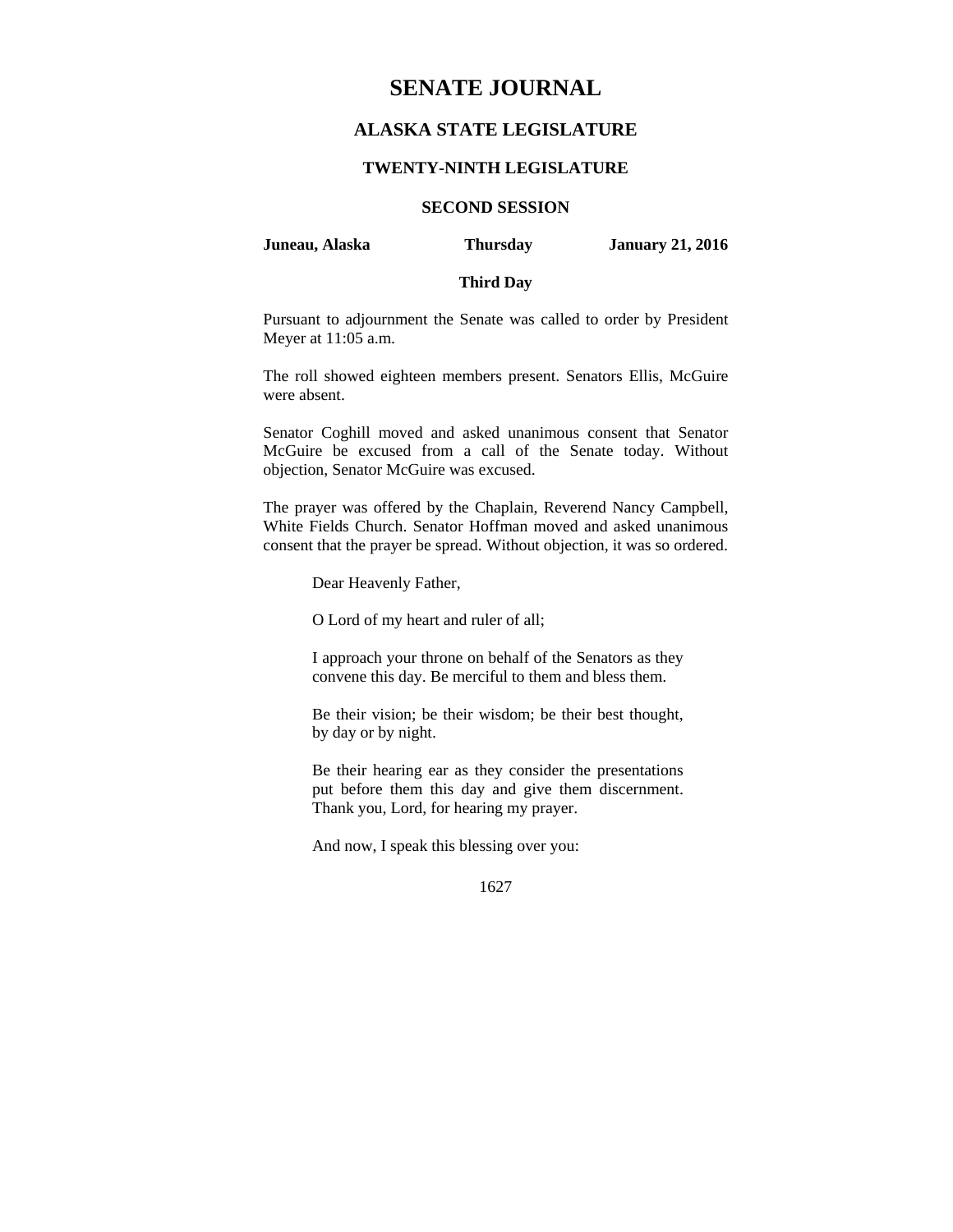```
"May the Lord answer you in the day of 
trouble; 
May the name of the God of Jacob 
defend you; 
May he send you help from the 
sanctuary 
And strengthen you out of Zion." 
[Psalms 20:1-2]
```
I pray this in Jesus' name, Amen.

Senator Micciche led the Senate in the Pledge of Allegiance.

## **Certification**

Senator Coghill moved and asked unanimous consent that the journals for the first and second legislative days be approved as certified by the Secretary. Without objection, it was so ordered.

## **Messages from the House**

Messages dated January 20 were read stating:

The House of Representatives respectfully invites the Senate to a Joint Session of the Twenty-Ninth Alaska Legislature at 11:00 a.m. on Wednesday, February 10 for the purpose of hearing Chief Justice Craig Stowers' Annual State of the Judiciary Address; at 11:00 a.m. on Wednesday, February 17 for the purpose of hearing U.S. Senator Murkowski's Annual Address to the Legislature; and at 11:00 a.m. on Monday, February 29 for the purpose of hearing U.S. Senator Dan Sullivan's Annual Address to the Legislature.

Senator Coghill moved and asked unanimous consent that the Senate accept the House invitations to meet in Joint Session. Without objection, it was so ordered.

The Secretary was requested to notify the House.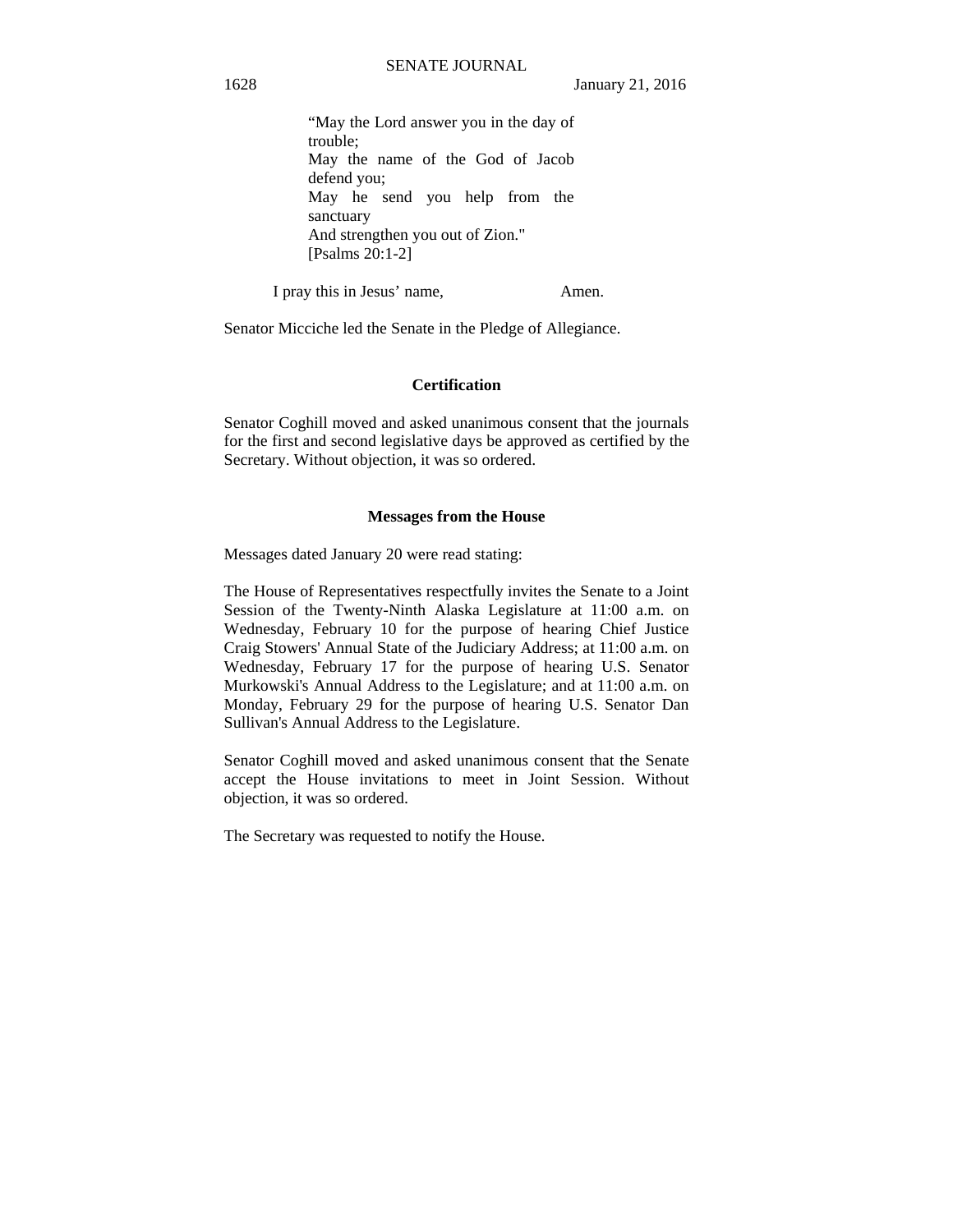#### SENATE JOURNAL

January 21, 2016 1629

## **Communications**

The following reports are on file in the Office of the Secretary of the Senate:

Alaska Energy Authority Susitna-Watana Hydro 2015 Report to the Legislature in accordance with AS 44.83.085

Alaska Permanent Fund Corporation, 2015 Annual Report in accordance with AS 37.13.170

Joint Armed Services Committee Report, January 19, 2016 in accordance with AS 24.20.675

Legislative Budget and Audit Committee Division of Legislative Finance Reductions in State Expenditures Associated with the Department of Corrections Performance Review Conducted by Sacramento CGL January 7, 2016 in accordance with AS 24.20.231 and AS 44.66.040

Legislative Affairs Agency Division of Legal and Research Services Report Listing Alaska Statutes with Delayed Repeals or Delayed Amendments and Examining Court Decisions and Opinions of the Attorney General Construing Alaska Statutes January 2016 in accordance with AS 24.20.065

## **SR 4**

Senate Special Committee on Federal Overreach Report of the Senate Special Committee on Federal Overreach January 18, 2016 in accordance with Senate Resolve 4, 2015

Office of the Governor Office of Management & Budget Executive Branch Lease Purchase Agreements Report Fiscal Year 2015 in accordance with AS 37.07.040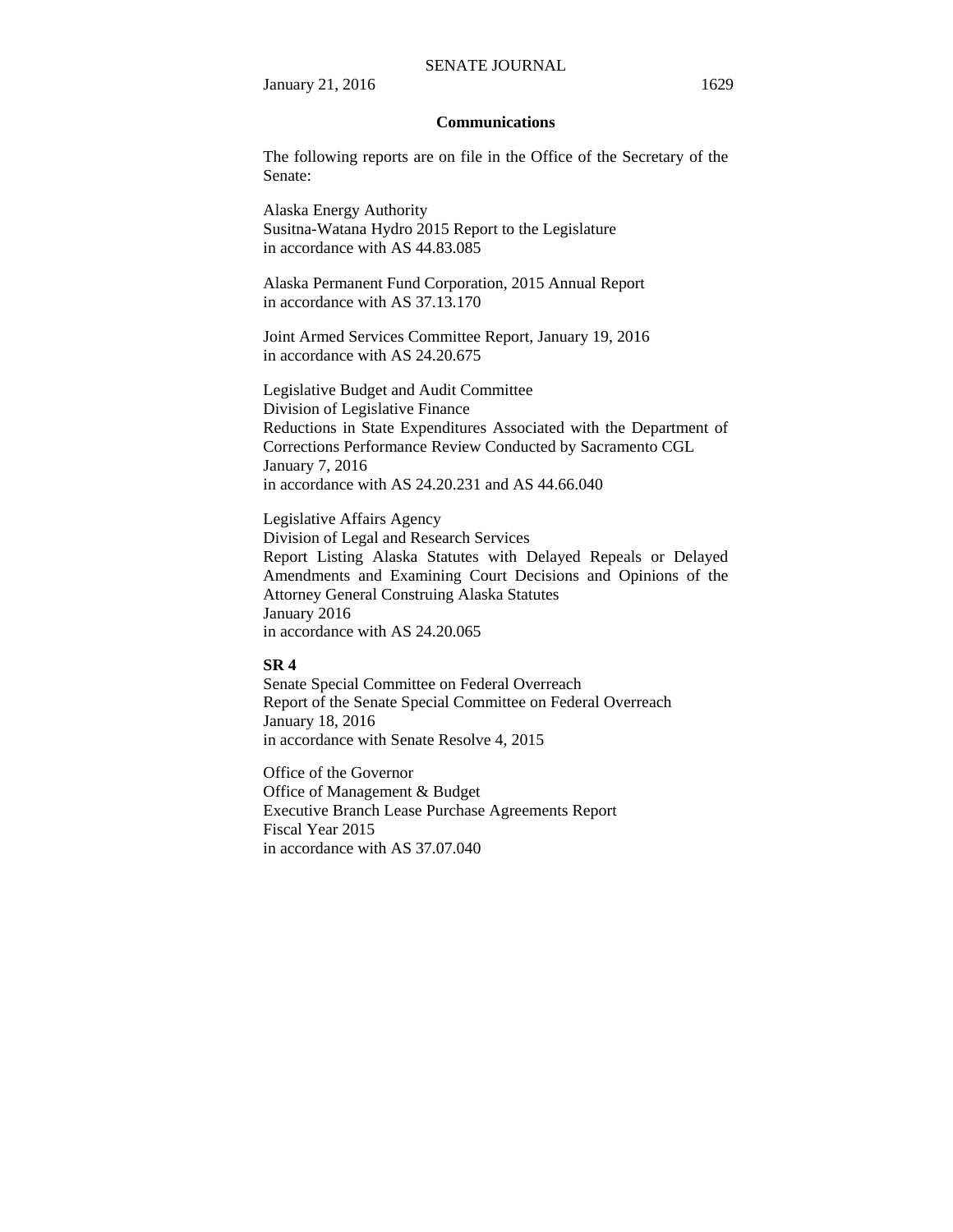Department of Revenue Permanent Fund Dividend Division Report of the 2015 Charitable Contributions through Permanent Fund Dividends January 12, 2016 in accordance with AS 43.23.062

Alaska Retirement Management Board Notification of Availability of Financial Reports and Audited Statements January 19, 2016 from Randall Hoffbeck, Commissioner, Department of Revenue in accordance with AS 37.10.220

Department of Transportation & Public Facilities Alaska Marine Highway Fund Annual Financial Report Fiscal Year 2015 in accordance with AS 19.65.070

The following Budget and Audit Reports were received from Kris Curtis, Legislative Auditor, in accordance with AS 24.20.311 and are on file in the Office of the Secretary of the Senate:

2015 Annual Report, Unabridged 2015 Annual Report, Condensed

Department of Commerce, Community and Economic Development Big Game Commercial Services Board August 26, 2015

Department of Health & Social Services Division of Alaska Pioneer Homes May 21, 2015

Department of Health & Social Services Performance Review September 28, 2015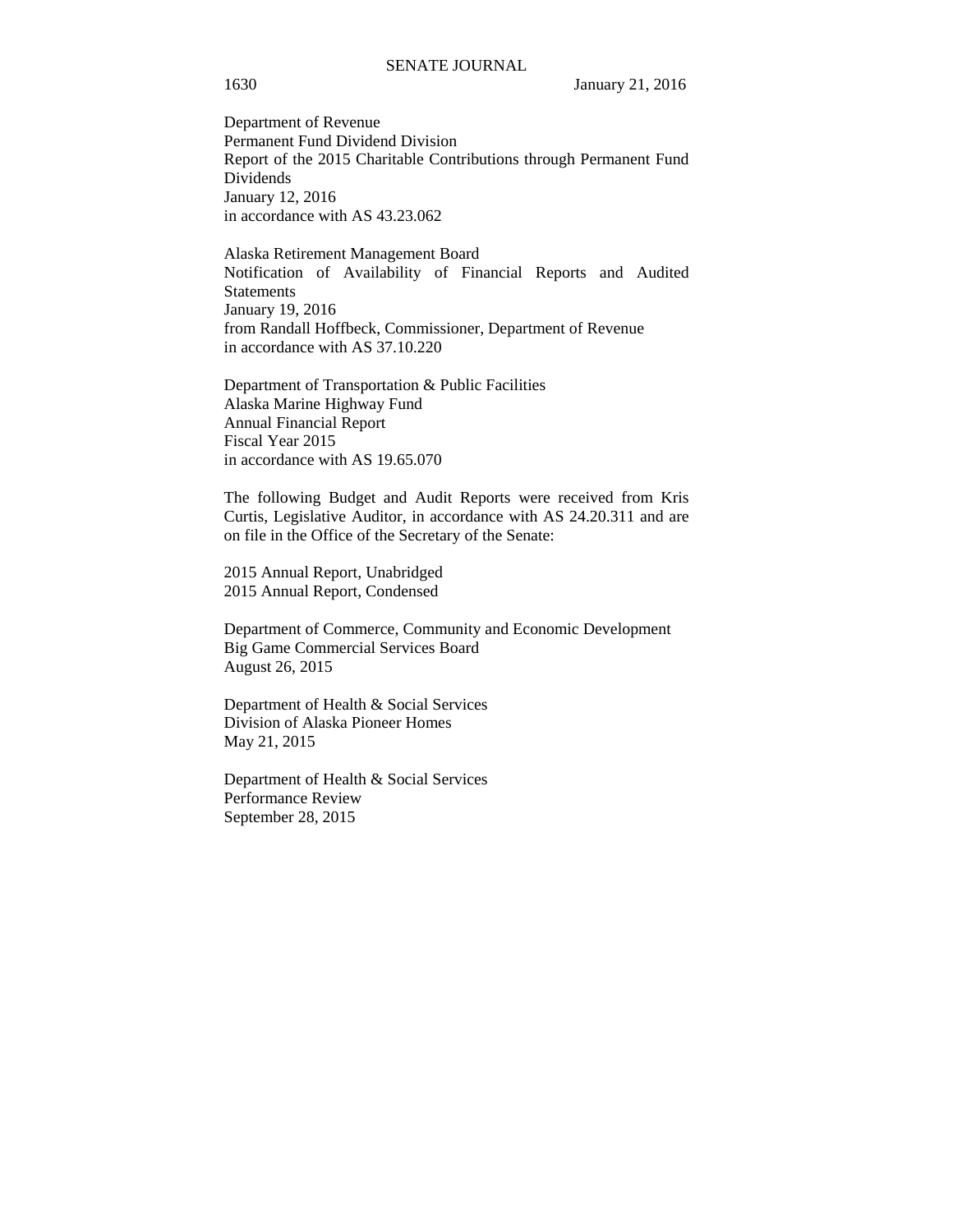January 21, 2016 1631

Department of Health & Social Services Behavioral Health Performance Review September 29, 2015

Department of Health & Social Services Long Term Care Performance Review October 1, 2015

#### **Standing Committee Reports**

## **SB 124**

The State Affairs Committee considered SENATE BILL NO. 124 "An Act extending the termination date of the Alaska Commission on Aging; and providing for an effective date." Signing do pass: Senator Stoltze, Chair; Senators Coghill, Huggins, Wielechowski.

The following fiscal information was published today: Fiscal Note No. 1, Department of Health and Social Services

President Meyer added a Finance Committee referral to the bill.

The bill was referred to the Health and Social Services, then Finance Committees.

## **Introduction and Reference of Senate Resolutions**

## **SCR 19**

SENATE CONCURRENT RESOLUTION NO. 19 BY SENATOR GARDNER,

> Proposing an amendment to the Uniform Rules of the Alaska State Legislature relating to establishing as a standing committee the Ways and Means Committee.

was read the first time and referred to the State Affairs and Rules Committees.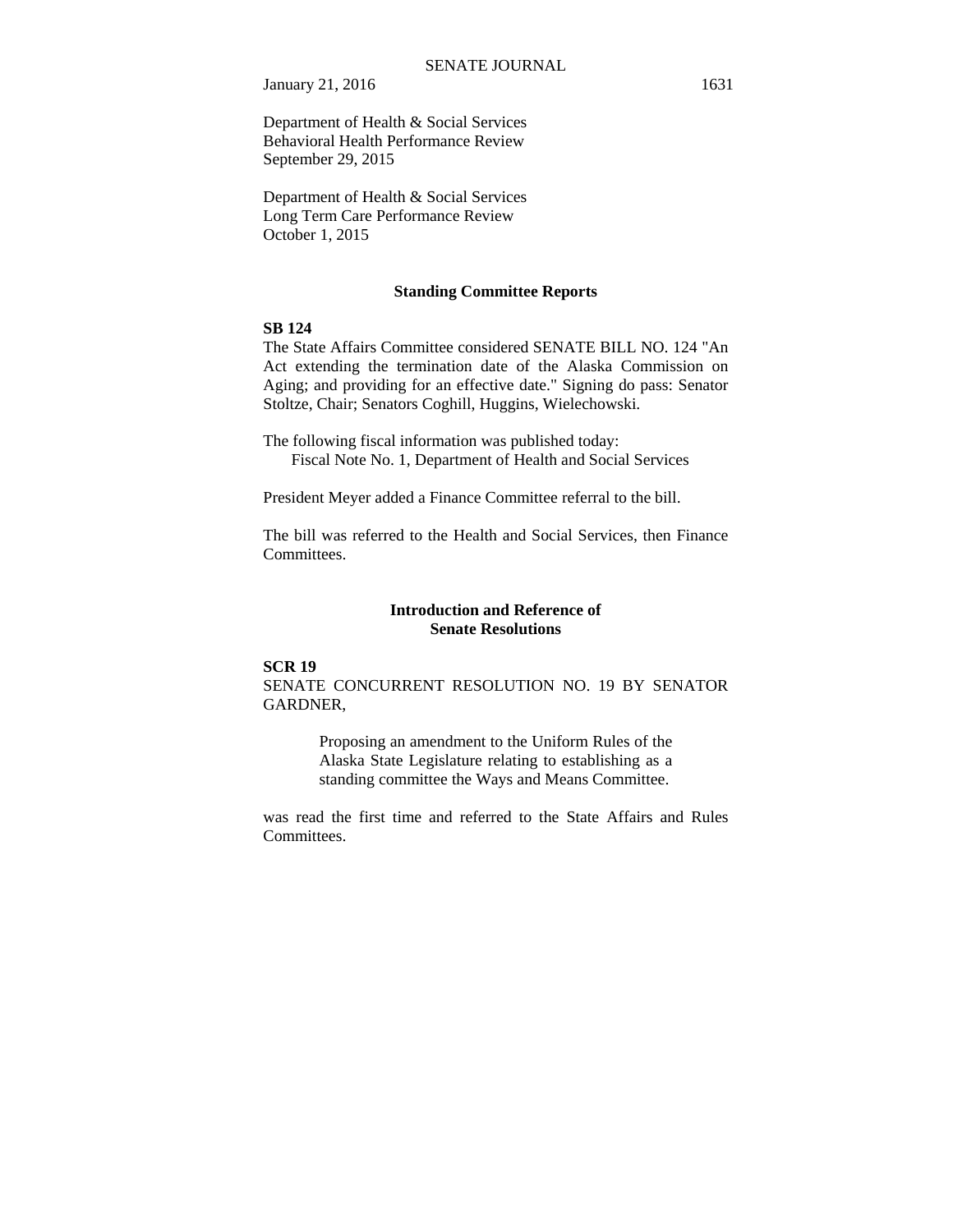## **Introduction and Reference of Senate Bills**

## **SB 149** SENATE BILL NO. 149 BY THE SENATE RULES COMMITTEE BY REQUEST OF THE GOVERNOR, entitled:

"An Act relating to the dividends from the Alaska Industrial Development and Export Authority; relating to the meaning of 'mark-to-market fair value,' 'net income,' 'project or development,' and 'unrestricted net income' for purposes of the Alaska Industrial Development and Export Authority; and providing for an effective date."

was read the first time and referred to the Labor and Commerce and Finance Committees.

The following fiscal information was published today: Fiscal Note No. 1, indeterminate, Department of Commerce,

Community and Economic Development

Governor's transmittal letter dated January 18:

Dear President Meyer:

Under the authority of Article III, Section 18 of the Alaska Constitution, I am transmitting a bill relating to the dividends the Alaska Industrial Development and Export Authority (AIDEA) pays to the State each year. The bill is intended to clarify or modify accounting matters that affect the calculation of AIDEA's dividends. The overall intent of the bill is to have AIDEA's dividends better reflect the cash-based realized net income of the funds from which AIDEA's dividends are paid.

Under AS 44.88.088, AIDEA is required to pay a dividend each year of between 25 and 50 percent of the "net income" of each of its statutorily created funds, but not more than the total "unrestricted net income" of each fund. The terms "net income: and "unrestricted net income" are defined in AS 44.88.088 as meaning the change in net position of each fund as reported in AIDEA's audited financial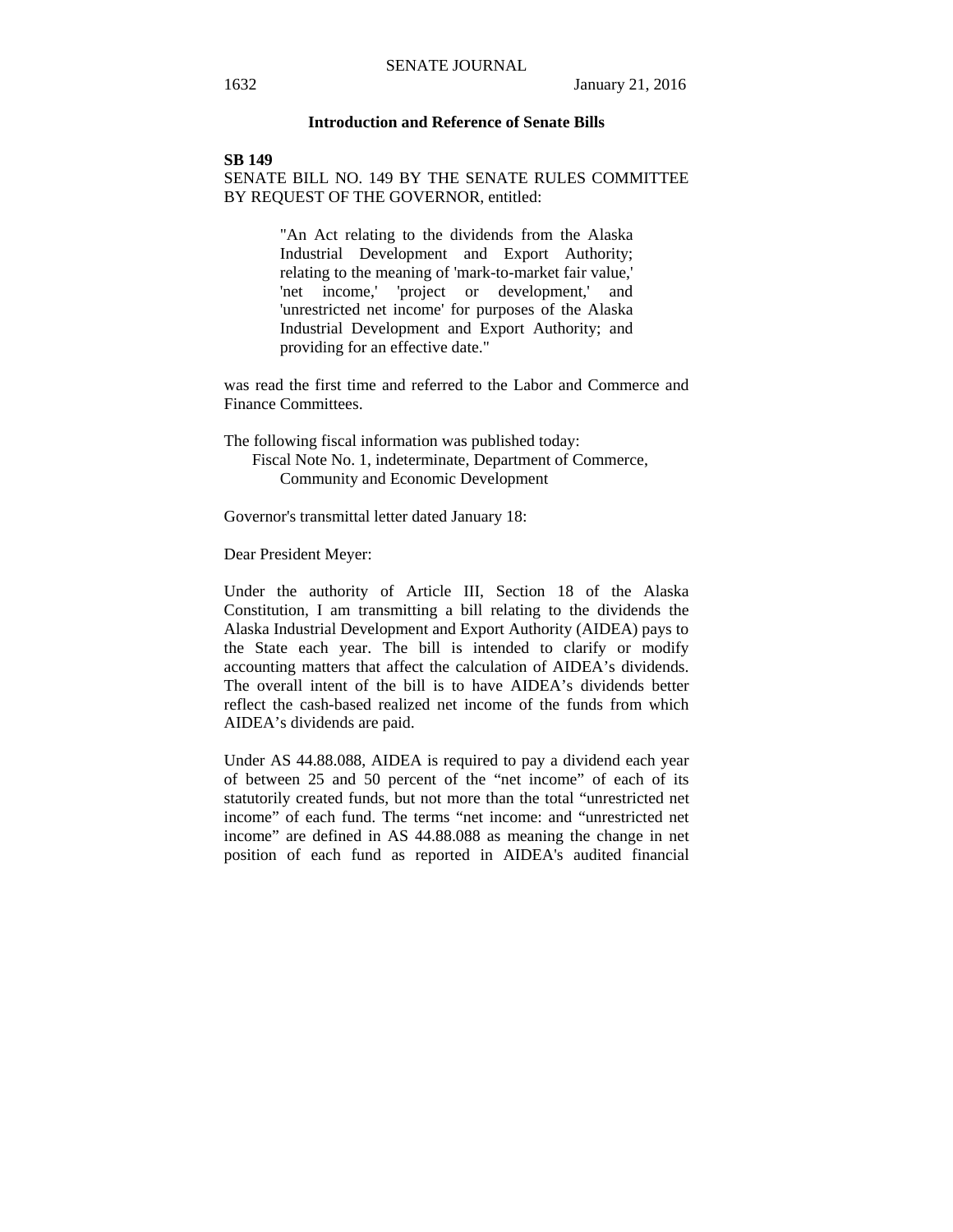January 21, 2016 1633

statements each year, excluding consideration of certain designated items. The bill would modify the excluded items that are not to be considered in determining the change in the net position of each of AIDEA's funds.

Specifically, the bill proposes to eliminate from consideration in calculating AIDEA's dividends (1) impairment losses on a project or development to the extent financed with state or federal grants or appropriations; (2) any current or future mark-to-market fair value based accounting requirements imposed by the Government Accounting Standards Board (GASB) such as those in Statements No. 31 and No. 72; and (3) non-cash accounting entries related to retirement obligations such as those required under GASB Statement No. 68.

The proposed change in language on losses is meant to remove the restriction that the loss must occur with respect to a development project under AS 44.88.172. Under current law, AIDEA may finance different types of projects and developments, not just development projects under AS 44.88.172. It is not logical to restrict the exclusion to just development projects under AS 44.88.172. Instead, the bill's amended language on excluding consideration of losses proposes to tie the losses to the use of State or federal grants or appropriations to finance a project or development. The amended language in the bill means that, when an investment in a project or development is made with State or federal grants or appropriations, a loss as to that investment will not be compounded by having AIDEA's dividend to the State reduced because of it. At the same time, however, a loss on a project or development funded by AIDEA's own cash will be reflected in the calculation of the dividend.

The bill's amendments directed at GASB Statements No. 31, No. 72, and No. 68 are meant to exclude unrealized "paper" gains or losses AIDEA must record in its financial statements from impacting AIDEA's dividends. Under GASB Statements No. 31 and No. 72, AIDEA must make accounting entries based on the mark-to-market values of its investments at the close of its fiscal year each year. Given the vagaries of the market, these values can and likely will fluctuate significantly from year to year. Under GASB Statement No. 68, AIDEA must make accounting entries for fluctuating actuarial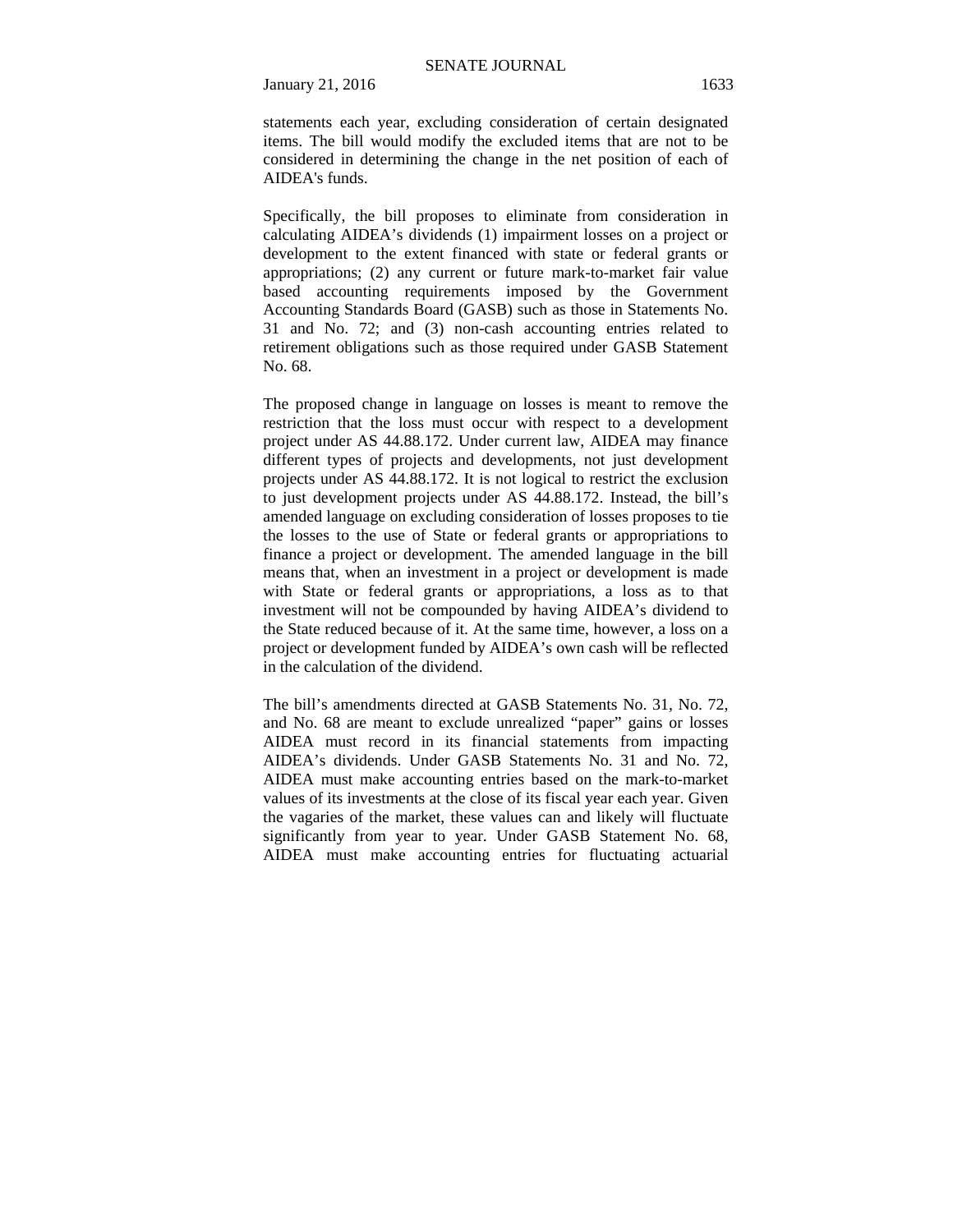computations on pension obligations. The accounting entries AIDEA must make to comply with these GASB statements do not reflect the actual results of AIDEA's operations, which should be the basis for its dividend to the State. The accounting required by these GASB statements may cause great fluctuations from year to year in the net income of AIDEA's funds. Removing these accounting adjustments from the dividend calculation would stabilize AIDEA's dividend payment to the state and improve predictability as to the amount of the annual dividends.

Sincerely, /s/ Bill Walker Governor

## **SB 150**

SENATE BILL NO. 150 BY THE SENATE RULES COMMITTEE BY REQUEST OF THE GOVERNOR, entitled:

> "An Act adding the commissioner of military and veterans' affairs to the membership of the Council on Domestic Violence and Sexual Assault."

was read the first time and referred to the State Affairs and Finance Committees.

The following fiscal information was published today: Fiscal Note No. 1, zero, Department of Military and Veterans Affairs

Fiscal Note No. 2, zero, Department of Public Safety

Governor's transmittal letter dated January 18:

Dear President Meyer:

Under the authority of Article III, Section 18, of the Alaska Constitution, I am transmitting a bill adding the Commissioner of the Department of Military and Veterans Affairs to the membership of the Council on Domestic Violence and Sexual Assault.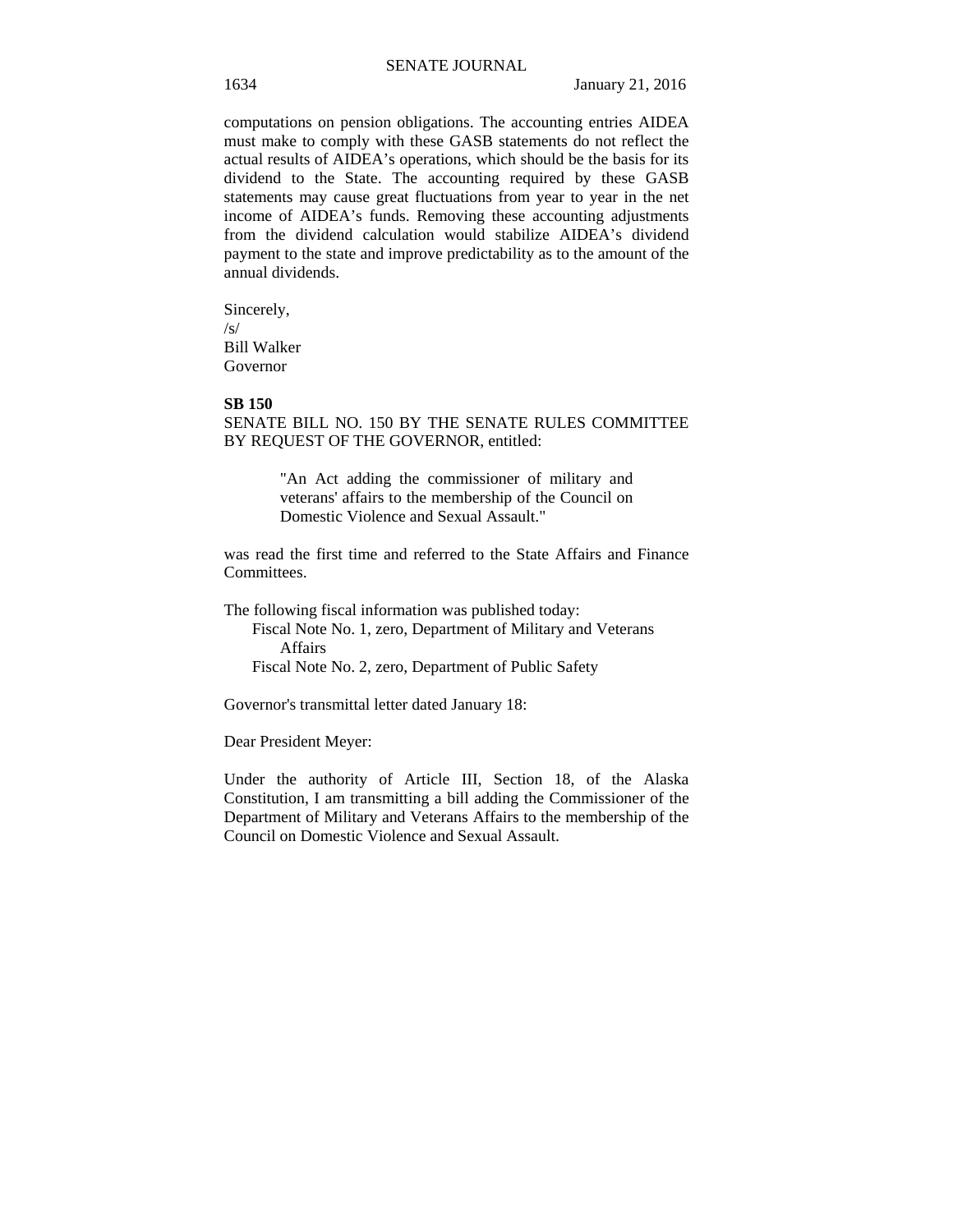January 21, 2016 1635

The purpose of the council is to provide for planning and coordination of services to victims of domestic violence or sexual assault or to their families and to perpetrators of domestic violence and sexual assault and to provide for crisis intervention and prevention programs. Since domestic violence pervades all sectors of our society, including our military forces, the input of a person with an understanding of the challenges those in the military face would assist the council's work. With this change, we will continue to work together to eliminate domestic violence and sexual assault in this state.

I urge your prompt and favorable action on this measure.

Sincerely, /s/ Bill Walker Governor

#### **SB 151**

## SENATE BILL NO. 151 BY THE SENATE RULES COMMITTEE BY REQUEST OF THE GOVERNOR, entitled:

"An Act relating to criminal and civil history requirements for individuals and entities licensed or certified by the Department of Health and Social Services; relating to the centralized registry for certain individuals or entities that are licensed or certified by the Department of Health and Social Services or are eligible to receive payment from certain programs of the department; and providing for an effective date."

was read the first time and referred to the Health and Social Services and Judiciary Committees.

The following fiscal information was published today: Fiscal Note No. 1, zero, Department of Health and Social Services

Governor's transmittal letter dated January 18:

Dear President Meyer: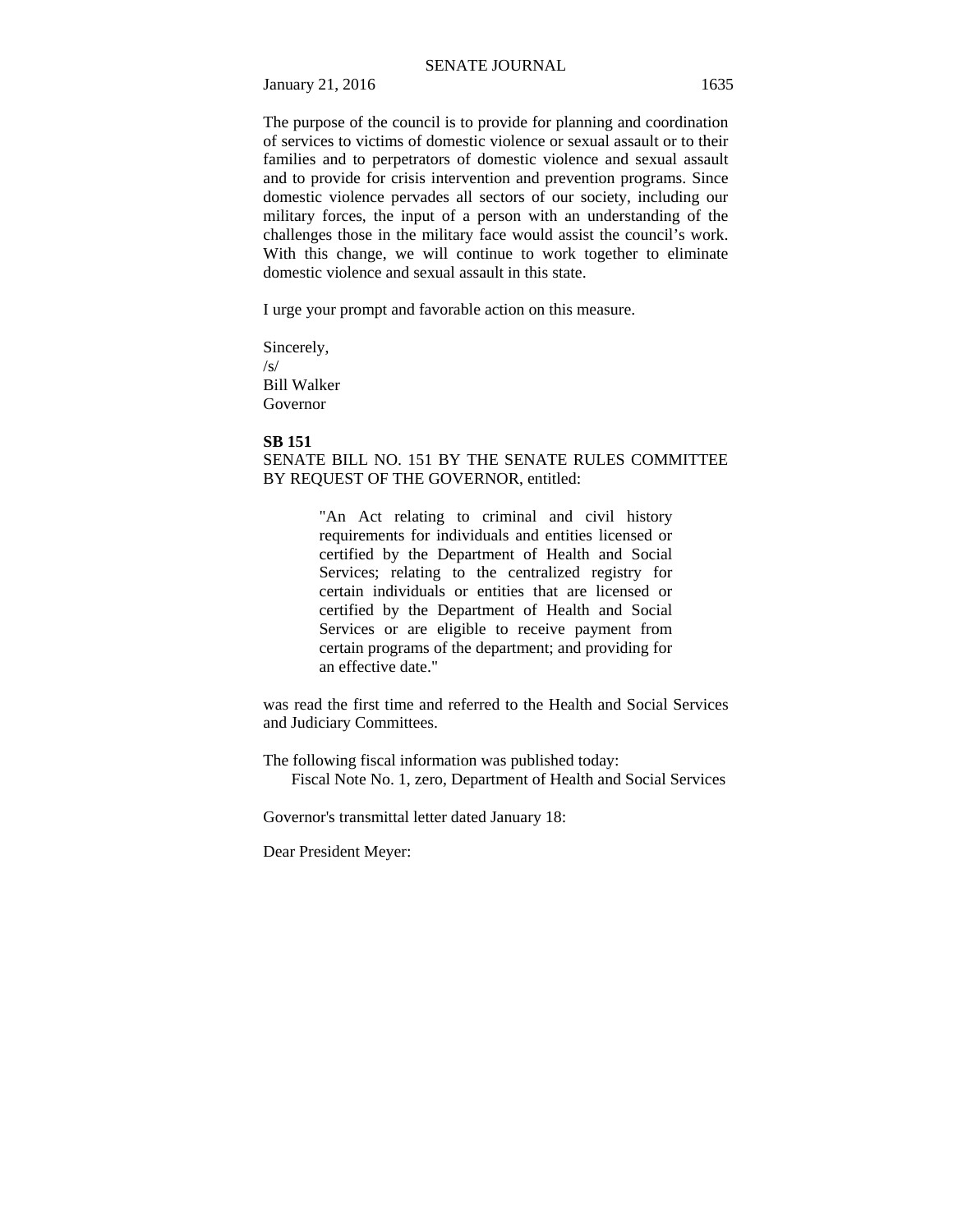Under the authority of Article III, Section 18, of the Alaska Constitution, I am transmitting a bill relating to the criminal history, civil history, and the centralized registry for certain individuals or entities that are licensed or certified by the Department of Health and Social Services or are eligible to receive payment from certain programs of the Department of Health and Social Services.

In 2005, AS 47.05.310 - AS 47.05.390 were enacted. The purpose of these statutes was to centralize and formalize the process by which the Department of Health and Social Services conducted criminal background checks for entities and individuals who sought to be licensed providers or who are paid, in whole or in part, by the Department of Health and Social Services to provide services to individuals in the care and custody of the Department of Health and Social Services. Additionally, the Department of Health and Social Services was authorized to create a centralized registry so the State could rely on certain civil findings to bar persons from owning, operating, and being an administrator of certain licensed facilities. Over the ensuing years, certain gaps in the statutes were identified, and this legislation is designed to clarify and amend current statutes to fix those gaps. The changes proposed by the bill are simple amendments to ensure proper application and fairness under the system.

In order to protect our vulnerable citizens yet offer appropriate due process and confidentiality protections to individuals, I urge your prompt and favorable action on this measure.

Sincerely, /s/ Bill Walker Governor

## **SB 152**

SENATE BILL NO. 152 BY THE SENATE RULES COMMITTEE BY REQUEST OF THE GOVERNOR, entitled:

> "An Act relating to a money services business; relating to transmitting value that substitutes for money; relating to licensing requirements and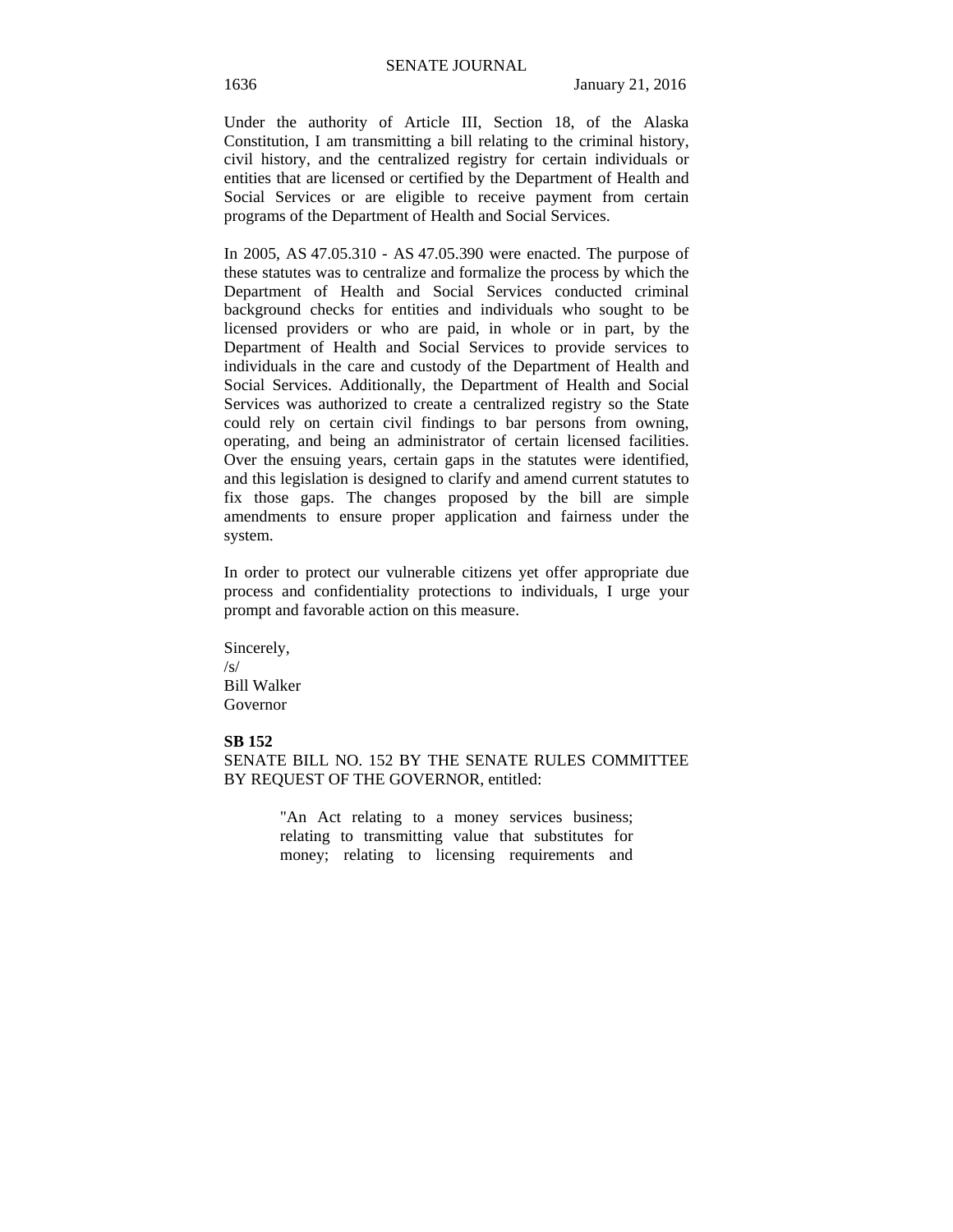registration through the Nationwide Multistate Licensing System and Registry; relating to surety bonding requirements; authorizing certain licensees to contract to use subdelegates for reloading funds onto stored-value cards; relating to record retention, reporting requirements, and enforcement provisions; relating to exemptions; relating to money services Internet activities; relating to definitions regarding the transmitting value, currency, and money transmission business activities; and providing for an effective date."

was read the first time and referred to the Labor and Commerce Committee.

The following fiscal information was published today:

 Fiscal Note No. 1, zero, Department of Commerce, Community and Economic Development

Governor's transmittal letter dated January 18:

Dear President Meyer:

Under the authority of Article III, Section 18 of the Alaska Constitution, I am transmitting a bill relating to money services businesses and modernizing the statutes to reflect new forms of money, payment systems, and technology.

The bill would modify AS 06.55 related to money services businesses in order to update the aged money services businesses laws to recognize and support new means of money transmission, including the use of other values that substitute for money. Moreover, the proposed revisions would eliminate redundant or outdated references and practices. Due to the number of changes, the Alaska Uniform Money Services Act would become the Alaska Money Services Act.

Currently, AS 06.55 regulates money services businesses, which include money transmitters, issuers of traveler's checks, money orders, or stored value (prepaid cards), sellers or redeemers of traveler's checks, money orders or stored value, and currency exchangers.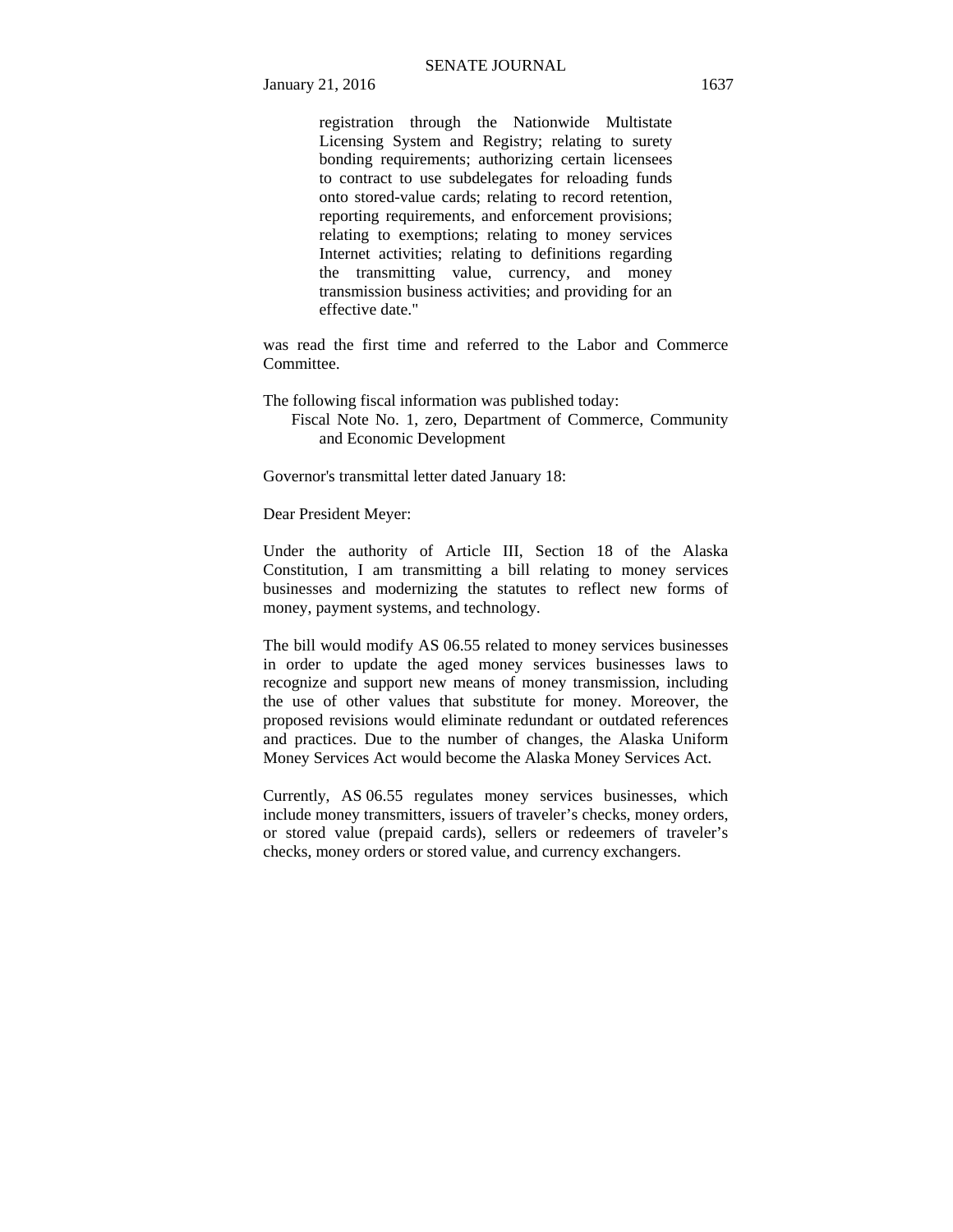A modernization of the existing AS 06.55 would ease access to reloading of prepaid cards to persons in rural Alaska that use these services and provide for the use of the Nationwide Multistate Licensing System and Registry (NMLS). The NMLS allows states to share important information about licensed money services businesses and their activity, and its use eases the application process for a money services business, both for licensing and subsequent filings, which allows the Department of Commerce, Community, and Economic Development (department) to more easily regulate licensees located within and outside of the state.

Additionally, the proposed revisions would allow for more effective examinations of money services businesses doing business in the state. The department would be able to respond quicker to complaints filed by the Alaska public against money services businesses by eliminating a lengthy pre-exam notification. The bill would establish higher bonding limits for licensees. Additionally, the language would clarify that all persons, licensed or not, that engage in money services are subject to daily penalties for violations of the Alaska Money Services Act. This would ensure that the State holds violators accountable and increases protection for consumers.

Since its adoption in 2007, the money services business world has changed dramatically to include new technology and advanced means of transmitting funds between parties, including virtual currencies such as bitcoin. The proposed revisions would provide a new definition for "money transmission" that includes the transmission of other values that substitute for money. This broad definition would allow the department to continue its regulation of emerging payment systems and respond to potential violations of AS 06.55 quickly.

I urge your prompt and favorable action on this measure.

Sincerely, /s/ Bill Walker Governor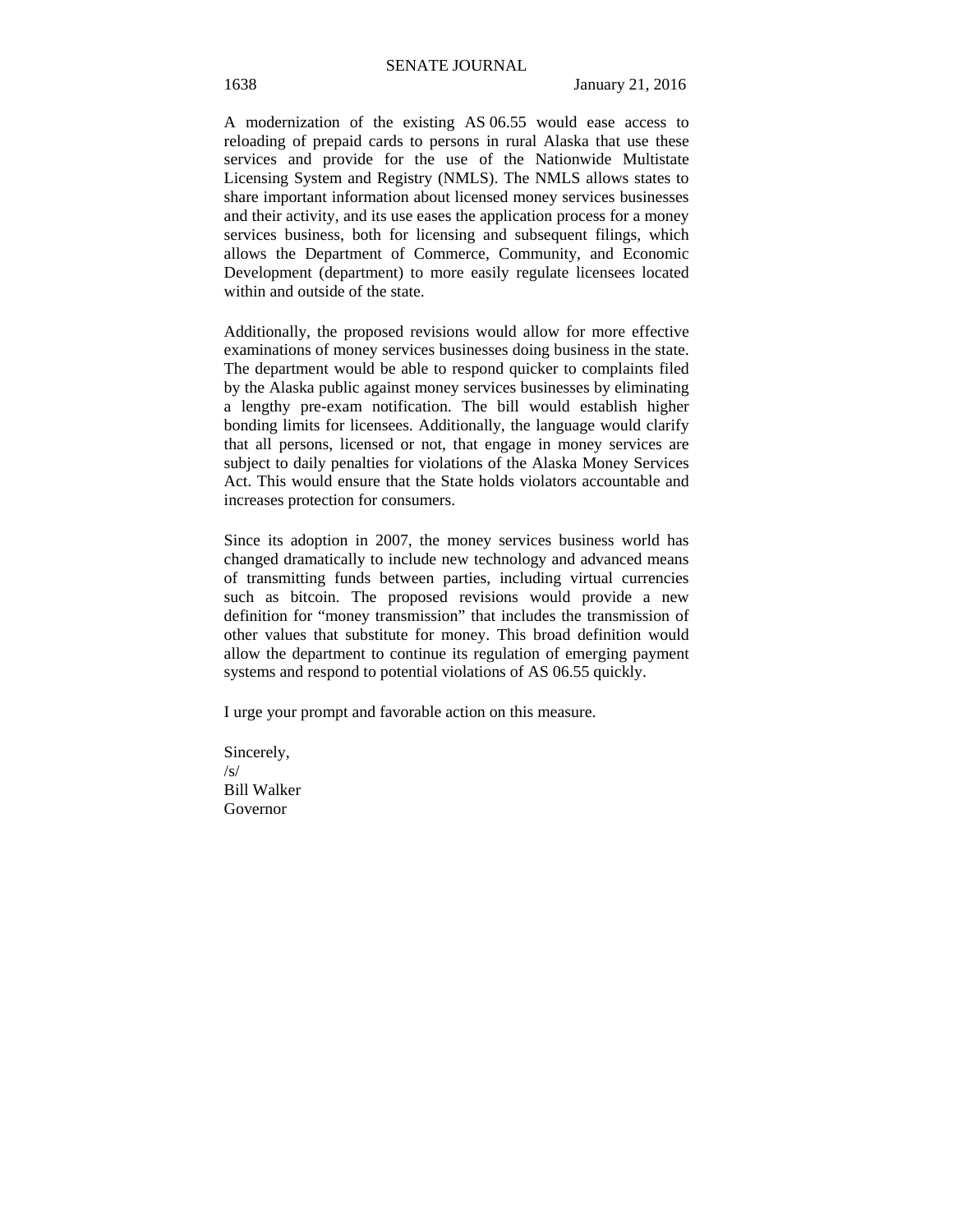January 21, 2016 1639

## **SB 153**

SENATE BILL NO. 153 BY SENATOR GARDNER, entitled:

"An Act relating to the State Commission for Human Rights authority and procedures; relating to and prohibiting wage discrimination based on the sex of an employee; and providing for an effective date."

was read the first time and referred to the Labor and Commerce and State Affairs Committees.

## **SB 154**

SENATE BILL NO. 154 BY THE SENATE STATE AFFAIRS COMMITTEE BY REQUEST, entitled:

> "An Act relating to special registration plates commemorating the Blood Bank of Alaska."

was read the first time and referred to the State Affairs and Finance Committees.

## **Consideration of the Calendar**

#### **Citations**

Honoring - Jason Metrokin Senator(s) Meyer, Bishop, Coghill, Costello, Dunleavy, Egan, Ellis, Gardner, Giessel, Hoffman, Huggins, Kelly, MacKinnon, McGuire, Micciche, Olson, Stedman, Stevens, Stoltze, Wielechowski Representative(s) Lynn

In Memoriam - Mildred Post Boesser Representative(s) Kito, Munoz Senator(s) Egan, Meyer, Bishop, Costello, Dunleavy, Ellis, Gardner, Giessel, Hoffman, Huggins, Kelly, MacKinnon, McGuire, Micciche, Olson, Stedman, Stevens, Wielechowski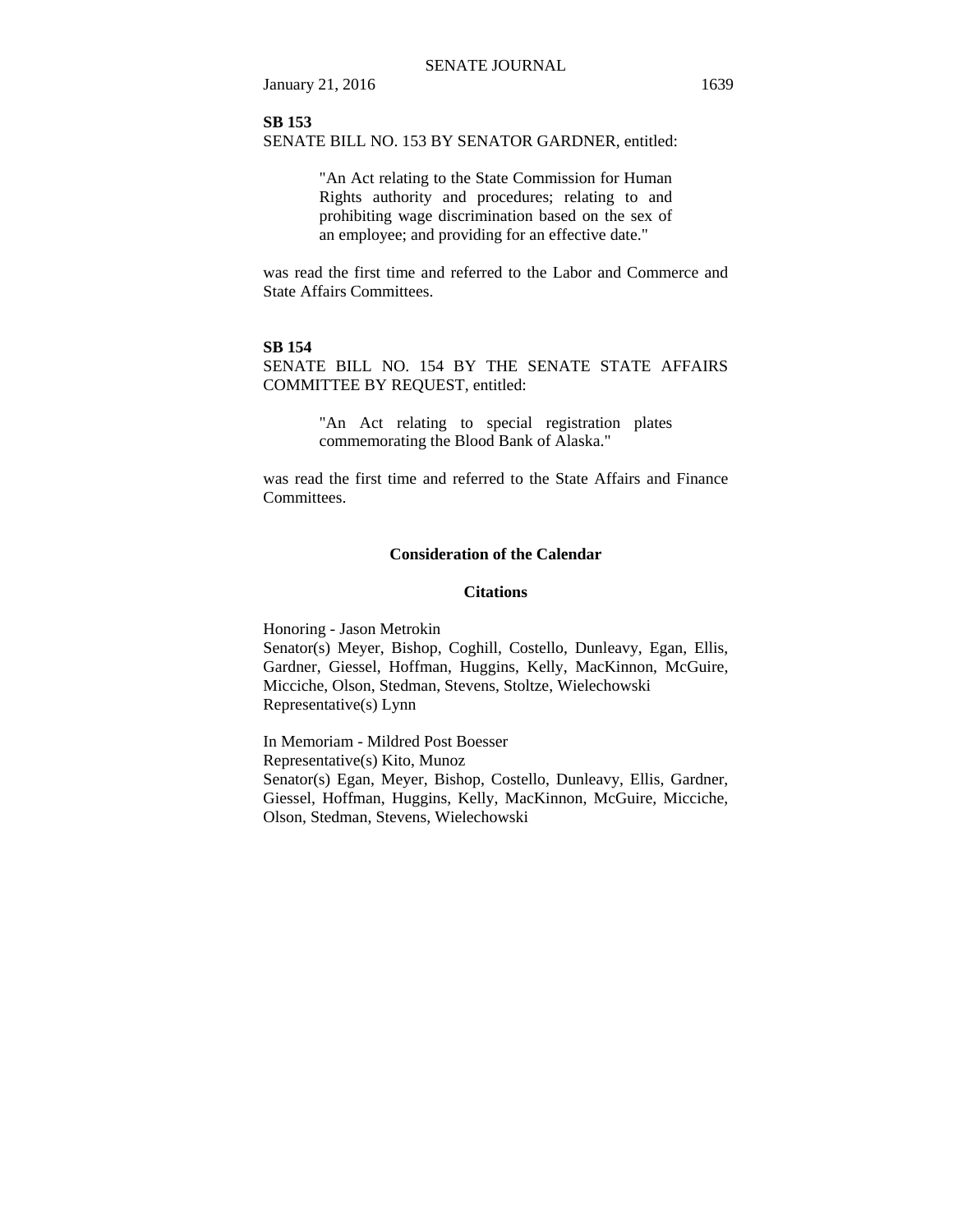In Memoriam - Michael J. Burns Representative(s) Kito, Munoz Senator(s) Egan, Meyer, Bishop, Coghill, Costello, Dunleavy, Ellis, Gardner, Giessel, Hoffman, Huggins, Kelly, MacKinnon, McGuire, Micciche, Olson, Stedman, Stevens, Stoltze, Wielechowski

Senator Coghill moved and asked unanimous consent that the citations be adopted. Without objection, the citations were adopted and referred to the Secretary for transmittal.

#### **Unfinished Business**

## **SB 124**

Senators Wielechowski, Olson, Costello, Egan moved and asked unanimous consent to be shown as cosponsors on SENATE BILL NO. 124 "An Act extending the termination date of the Alaska Commission on Aging; and providing for an effective date." Without objection, it was so ordered.

#### **Recess**

Senator Coghill moved and asked unanimous consent that the Senate stand in recess to the Joint Session. Without objection, the Senate recessed at 11:32 a.m.

#### **After Recess**

## **Joint Session in the House**

Speaker Chenault called the House to order and in accordance with Uniform Rule 51 turned the gavel over to President Meyer, who called the Joint Session to order at 7:00 p.m.

The purpose of the Joint Session was to hear an address by the Honorable Bill Walker, Governor.

Senator Coghill moved and asked unanimous consent that the roll call of the Senate be waived and all members be shown as present. Without objection, it was so ordered.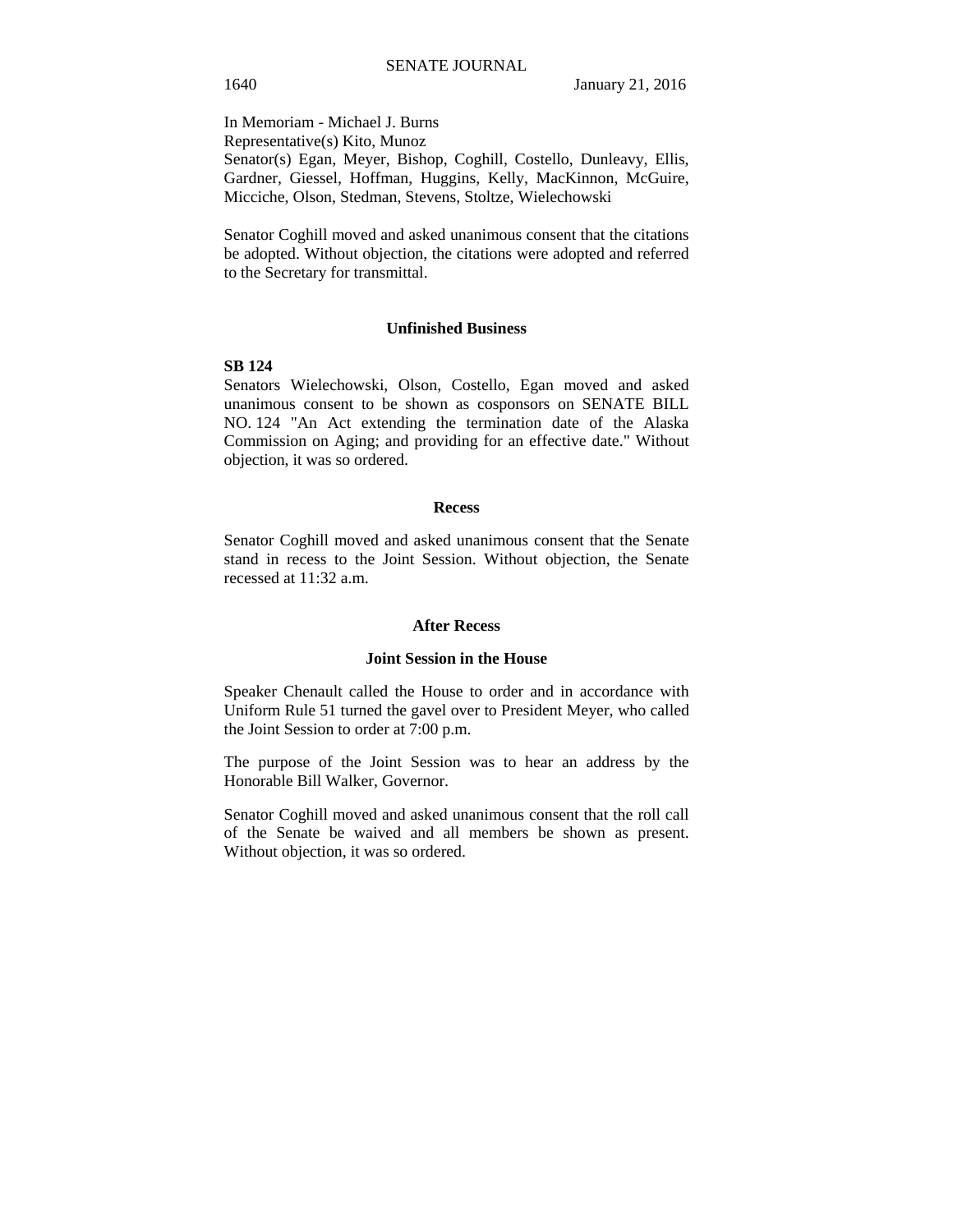January 21, 2016 1641

Representative Millett moved and asked unanimous consent that the roll call of the House be waived and all members be shown as present. Without objection, it was so ordered.

President Meyer appointed Representative Talerico and Senator Giessel to escort Governor Walker to the Joint Session.

The Senate Sergeant-at-Arms, Grace Ellsworth, announced the Honorable Bill Walker's entrance to the House Chamber.

The Honorable Bill Walker was escorted to the rostrum and welcomed by President Meyer.

Governor Walker delivered his address. This address appears in Senate and House Joint Journal Supplement No. 10.

Governor Walker received a standing ovation and was escorted from the chamber by Senator Giessel and Representative Talerico.

Senator Coghill moved and asked unanimous consent that the Joint Session stand in adjournment. Without objection, President Meyer adjourned the Joint Session at 7:50 p.m.

#### **After Recess**

## **In the Senate**

The Senate reconvened at 7:57 p.m.

#### **Announcements**

Announcements are at the end of the journal.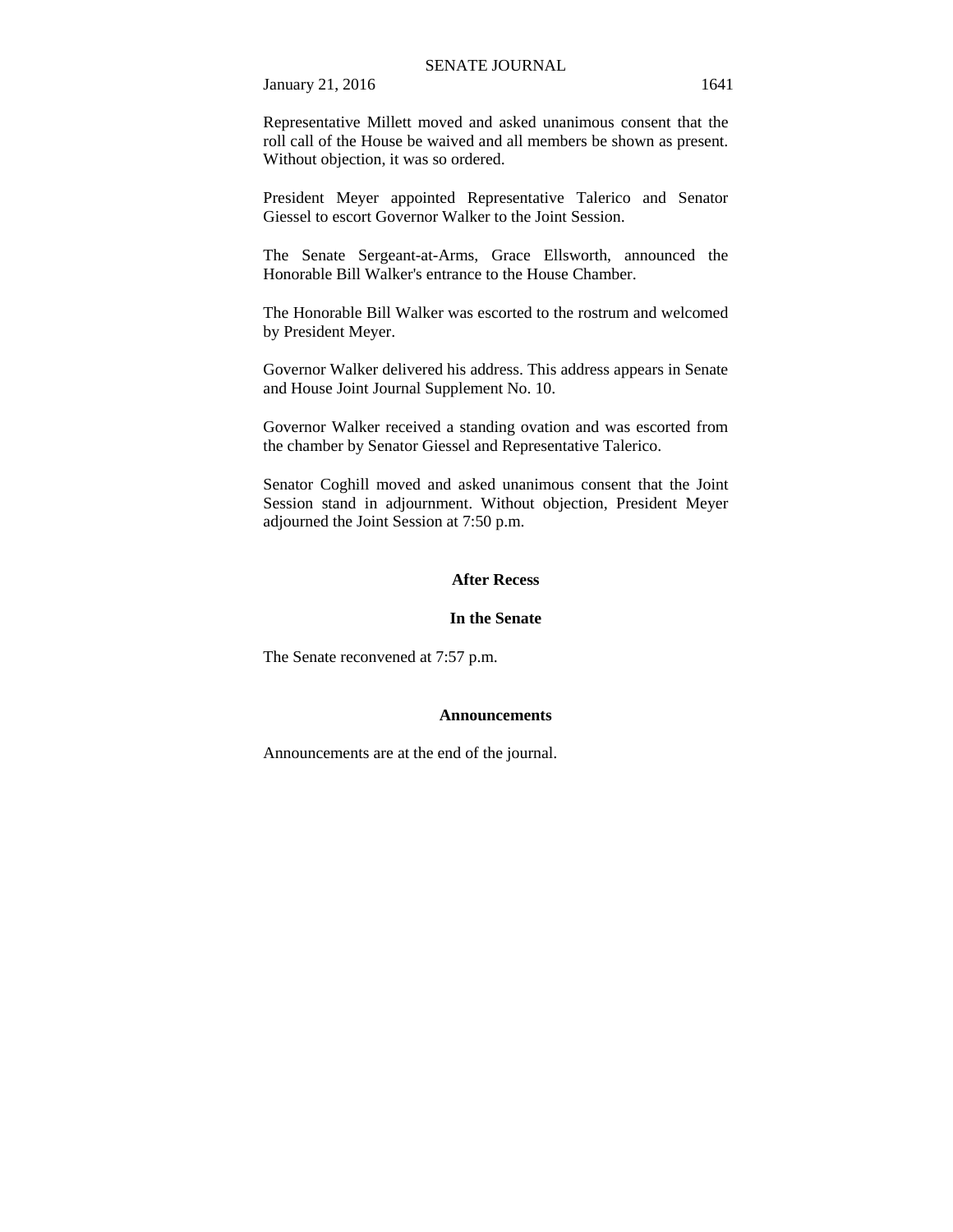# **Adjournment**

Senator Huggins, Acting Majority Leader, moved and asked unanimous consent that the Senate stand in adjournment until 10:00 a.m., January 22, 2016. Without objection, the Senate adjourned at 7:58 p.m.

> Liz Clark Secretary of the Senate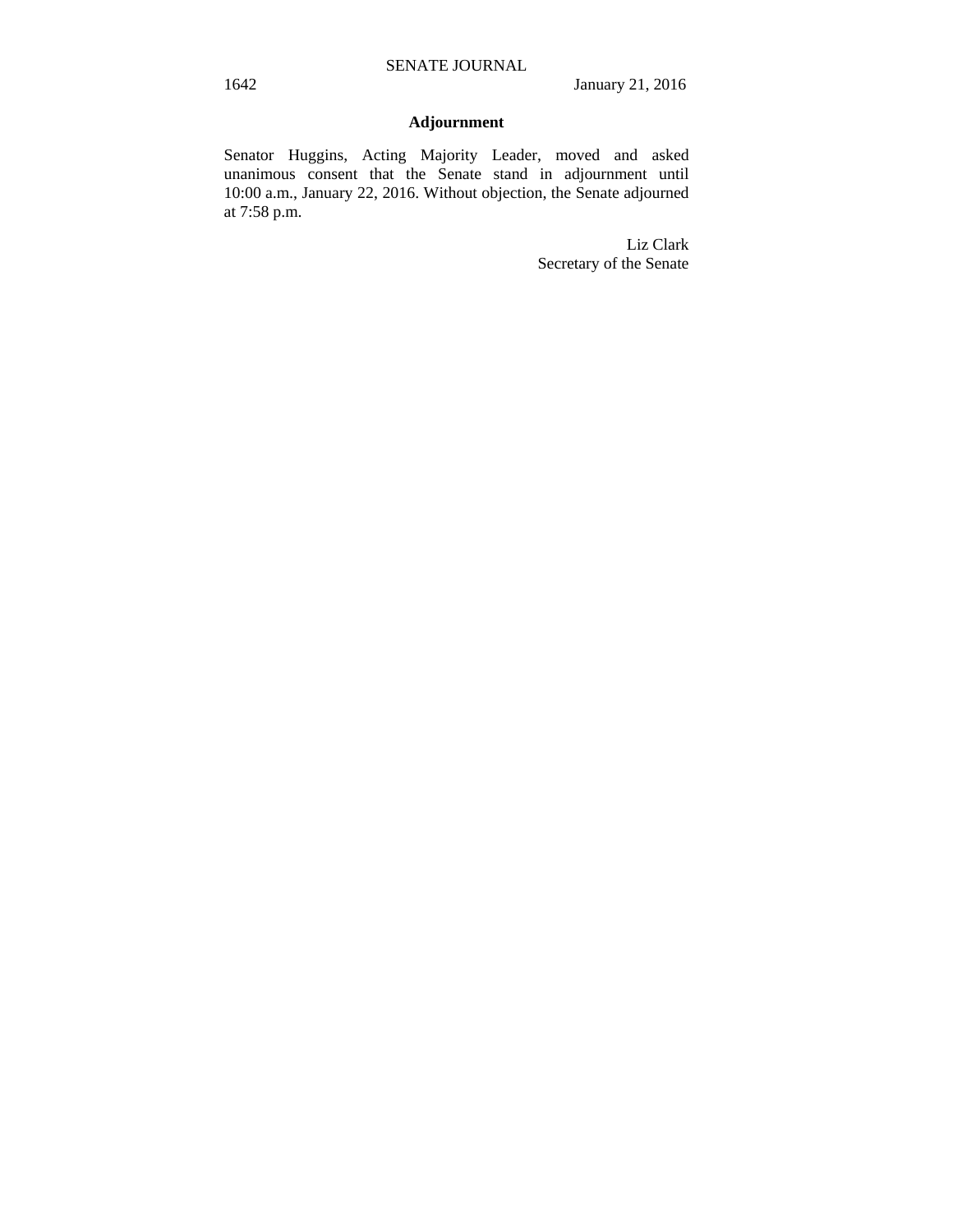## **Announcements**

Americans with Disabilities Act Notice - Persons with disabilities who require special accommodation or alternative communication formats to access committee meetings may contact the appropriate committee office or the Legislative Information Office in their community. Reasonable advance notice is needed to accommodate the request. For further information, call the ADA Coordinator at 465-3854 Voice/465-4980 TDD.

## **STANDING COMMITTEES**

- + indicates teleconference
- = indicates bill previously heard/scheduled

## **COMMUNITY & REGIONAL AFFAIRS**

| Jan <sub>21</sub> | <b>Thursday</b><br>No Meeting Scheduled            | Beltz 105 (tsbldg) | 3:30 PM |
|-------------------|----------------------------------------------------|--------------------|---------|
| Jan <sub>26</sub> | Tuesdav<br>No Meeting Scheduled                    | Beltz 105 (tsbldg) | 3:30 PM |
|                   |                                                    |                    |         |
| Jan <sub>28</sub> | <b>Thursday</b>                                    | Beltz 105 (tsbldg) | 3:30 PM |
|                   | += SB 100 NORTH SLOPE GAS PROJ PROP TAX;ASSESSMENT |                    |         |
|                   | Overview and Update by Randall Hoffbeck            |                    |         |
|                   | Commissioner, Department of Revenue                |                    |         |
|                   | -- Public Testimony --                             |                    |         |
|                   |                                                    |                    |         |

## **EDUCATION**

| Jan 21 | <b>Thursday</b><br>No Meeting Scheduled        | <b>Butrovich 205</b> | 3:30 PM |
|--------|------------------------------------------------|----------------------|---------|
| Jan 26 | <b>Tuesday</b><br>No Meeting Scheduled         | <b>Butrovich 205</b> | 3:30 PM |
| Jan 27 | Wednesday                                      | Capitol 106          | 8:00 AM |
|        | Joint with House Education Committee           |                      |         |
|        | AMP Assessment and Accountability with Lisa    |                      |         |
|        | Parady and Alaskan Superintendents             |                      |         |
|        | <b>ANSEP Presentation: Herb Schroeder, PhD</b> |                      |         |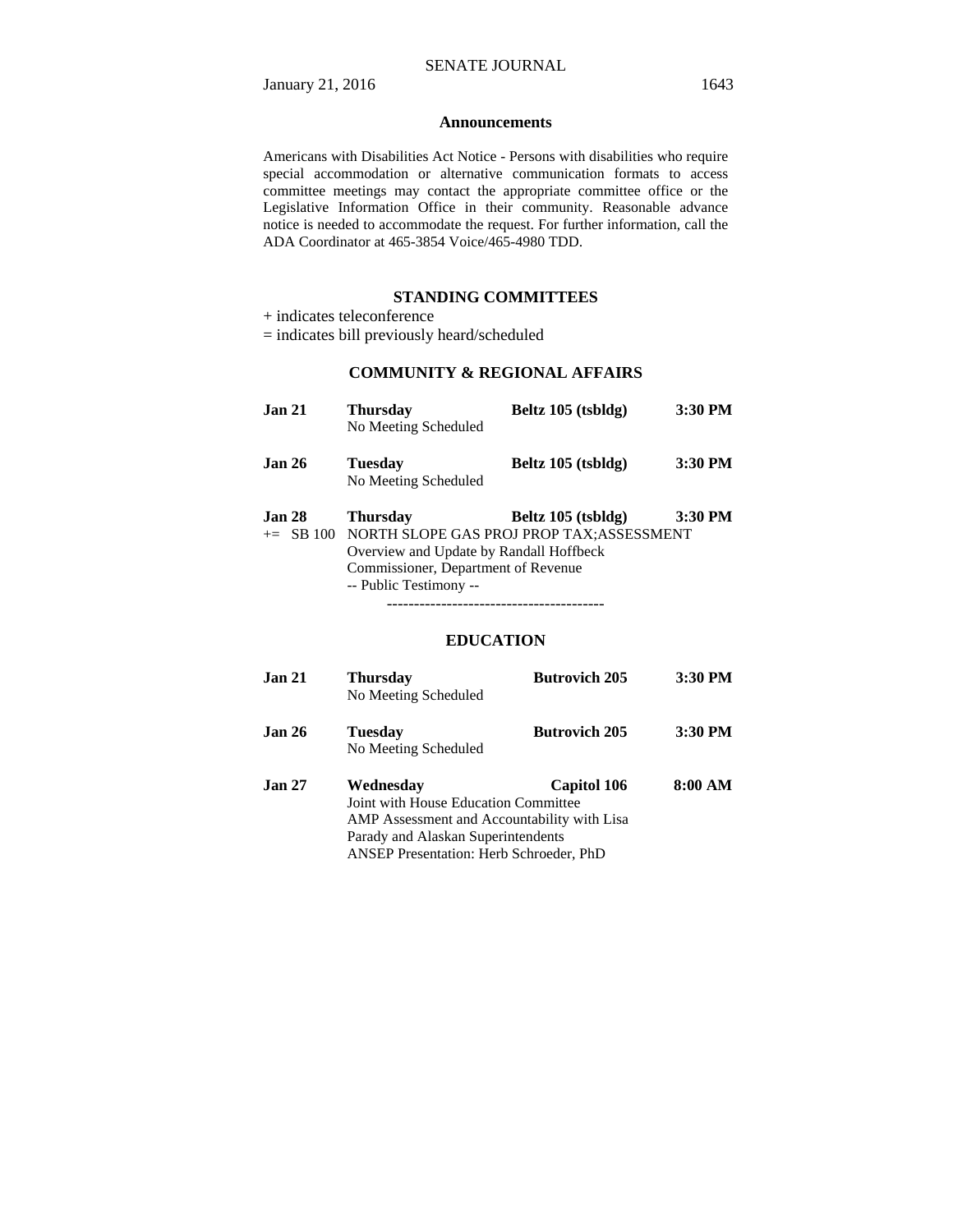# **EDUCATION (continued)**

| Jan 28 | <b>Thursday</b>      | <b>Butrovich 205</b> | $3:30$ PM |
|--------|----------------------|----------------------|-----------|
|        | No Meeting Scheduled |                      |           |
|        |                      |                      |           |

## **FINANCE**

| <b>Jan 21</b><br>$^{+}$   | <b>Thursday</b><br>David Teal, Director, Legislative Finance<br><b>Division</b> | <b>Senate Finance 532</b><br>Presentation: Overview FY17 Operating Budget    | 9:00 AM |
|---------------------------|---------------------------------------------------------------------------------|------------------------------------------------------------------------------|---------|
| $^{+}$                    | <b>Bills Previously Heard/Scheduled</b>                                         |                                                                              |         |
| Jan <sub>22</sub><br>$^+$ | Friday<br>-- MEETING CANCELED --                                                | <b>Senate Finance 532</b><br>Presentation: 2015 Fall Forecast and S&P Report | 9:00 AM |
|                           | of Revenue                                                                      | Randall Hoffbeck, Commissioner, Department                                   |         |
| $^{+}$                    | <b>Bills Previously Heard/Scheduled</b>                                         |                                                                              |         |
| <b>Jan 25</b><br>$^+$     | <b>Monday</b><br>Presentation: 2015 Fall Forecast and                           | <b>Senate Finance 532</b>                                                    | 9:00 AM |
|                           | Standard & Poor's Report<br>Revenue                                             | Commissioner Randall Hoffbeck, Department of                                 |         |
| $^{+}$                    | <b>Bills Previously Heard/Scheduled</b>                                         |                                                                              |         |
| <b>Jan 26</b>             | <b>Tuesday</b><br>No Meeting Scheduled                                          | <b>Senate Finance 532</b>                                                    | 9:00 AM |
| <b>Jan 27</b>             | Wednesday                                                                       | <b>Senate Finance 532</b>                                                    | 9:00 AM |
| $^{+}$                    |                                                                                 | SB 78 MEDICAL ASSISTANCE COVERAGE; REFORM                                    |         |
| SB 74                     |                                                                                 | <b>MEDICAID REFORM/PFD/HSAS/ER USE/STUDIES</b>                               |         |
| $^+$                      | <b>Bills Previously Heard/Scheduled</b>                                         |                                                                              |         |
| <b>Jan 28</b>             | <b>Thursday</b>                                                                 | <b>Senate Finance 532</b>                                                    | 9:00 AM |
| SB 140<br>$+$             | APPROP: MENTAL HEALTH BUDGET                                                    |                                                                              |         |
| $+$                       | Presentation: Jeff Jessee, Chief                                                |                                                                              |         |
|                           | Executive Officer Alaska Mental Health                                          |                                                                              |         |
|                           | <b>Trust Authority</b>                                                          |                                                                              |         |
| $^+$                      | <b>Bills Previously Heard/Scheduled</b>                                         |                                                                              |         |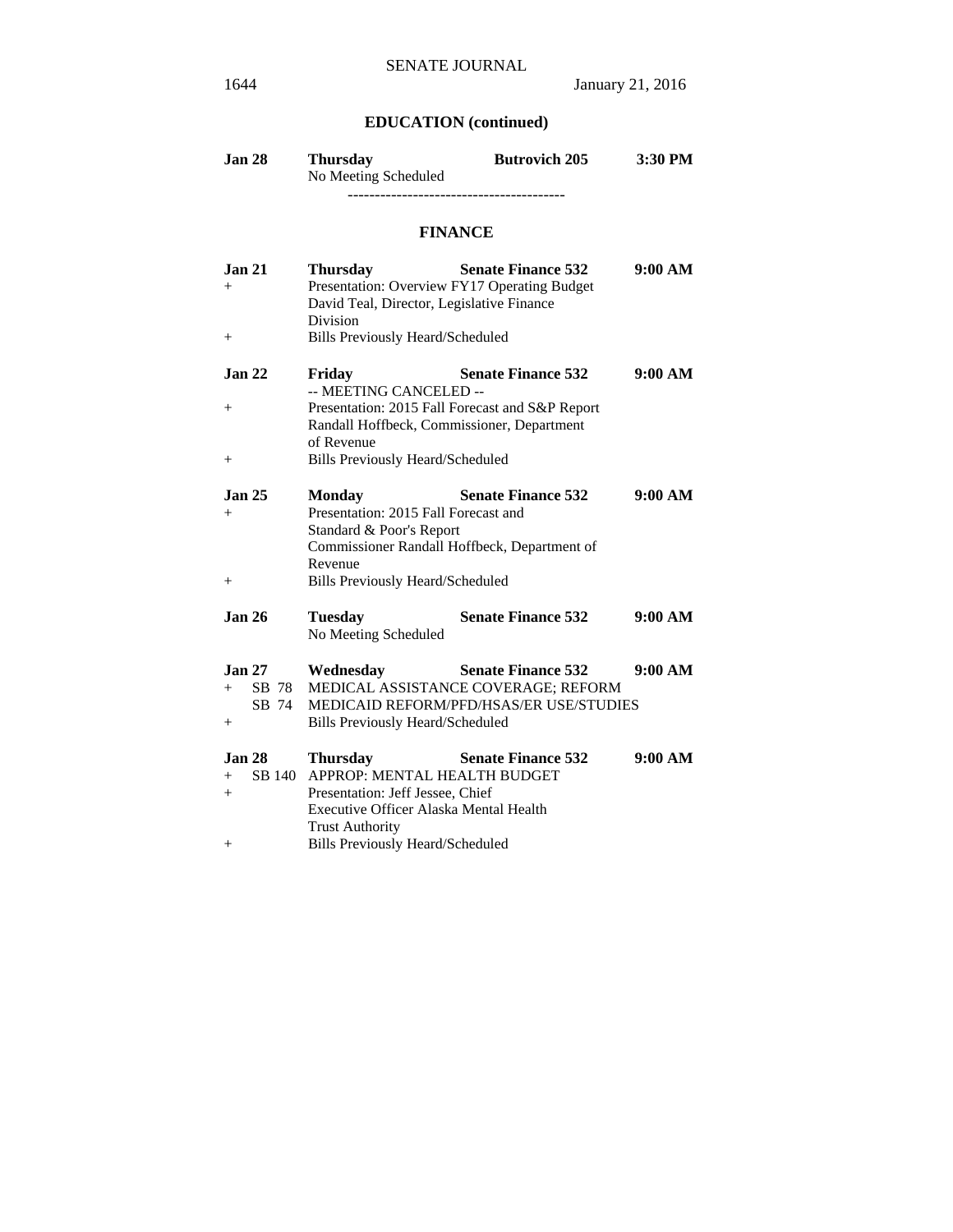# **FINANCE (continued)**

| <b>Jan 29</b>                           | Friday<br>No Meeting Scheduled                                                                                                                                                        | <b>Senate Finance 532</b>                                                           | 9:00 AM   |
|-----------------------------------------|---------------------------------------------------------------------------------------------------------------------------------------------------------------------------------------|-------------------------------------------------------------------------------------|-----------|
|                                         |                                                                                                                                                                                       | <b>HEALTH &amp; SOCIAL SERVICES</b>                                                 |           |
| Jan <sub>22</sub>                       | Friday<br>No Meeting Scheduled                                                                                                                                                        | <b>Butrovich 205</b>                                                                | $1:30$ PM |
| Jan 25                                  | <b>Monday</b><br>$+=$ SB 98 PRESCRIPTION WITHOUT PHYS. EXAM.<br>+ SB 112 ADOPTION OF CHILD IN STATE CUSTODY<br><b>Bills Previously Heard/Scheduled</b><br>**Streamed live on AKL.tv** | <b>Butrovich 205</b><br>+ HB 76 GOV COUNCIL ON DISABILITIES/SPECIAL ED              | $1:30$ PM |
| <b>Jan 27</b><br>$=$ $-$<br>$+=$ SB 147 | Wednesday<br>SENIOR BENEFITS PROG. ELIGIBILITY<br><b>Bills Previously Heard/Scheduled</b><br>**Streamed live on AKL.tv**                                                              | <b>Example 1205</b> Butrovich 205<br>SB 145 DAY CARE ASSISTANCE & CHILD CARE GRANTS | $1:30$ PM |
| <b>Jan 29</b>                           | Friday<br>No Meeting Scheduled                                                                                                                                                        | <b>Butrovich 205</b>                                                                | $1:30$ PM |
| <b>JUDICIARY</b>                        |                                                                                                                                                                                       |                                                                                     |           |
| <b>Jan 25</b>                           | <b>Monday</b><br>-- Please Note Location Change --                                                                                                                                    | <b>Capitol 120</b>                                                                  | $1:30$ PM |

 -- Testimony <Invitation Only> -- Joint with House Judiciary Committee

+ Presentation by Mike O'Brien, Associate General Counsel, University of Alaska Fairbanks

+ Overview by Commissioner Walt Monegan Department of Corrections DOC Administrative Report

Overview of Title IX & University Policy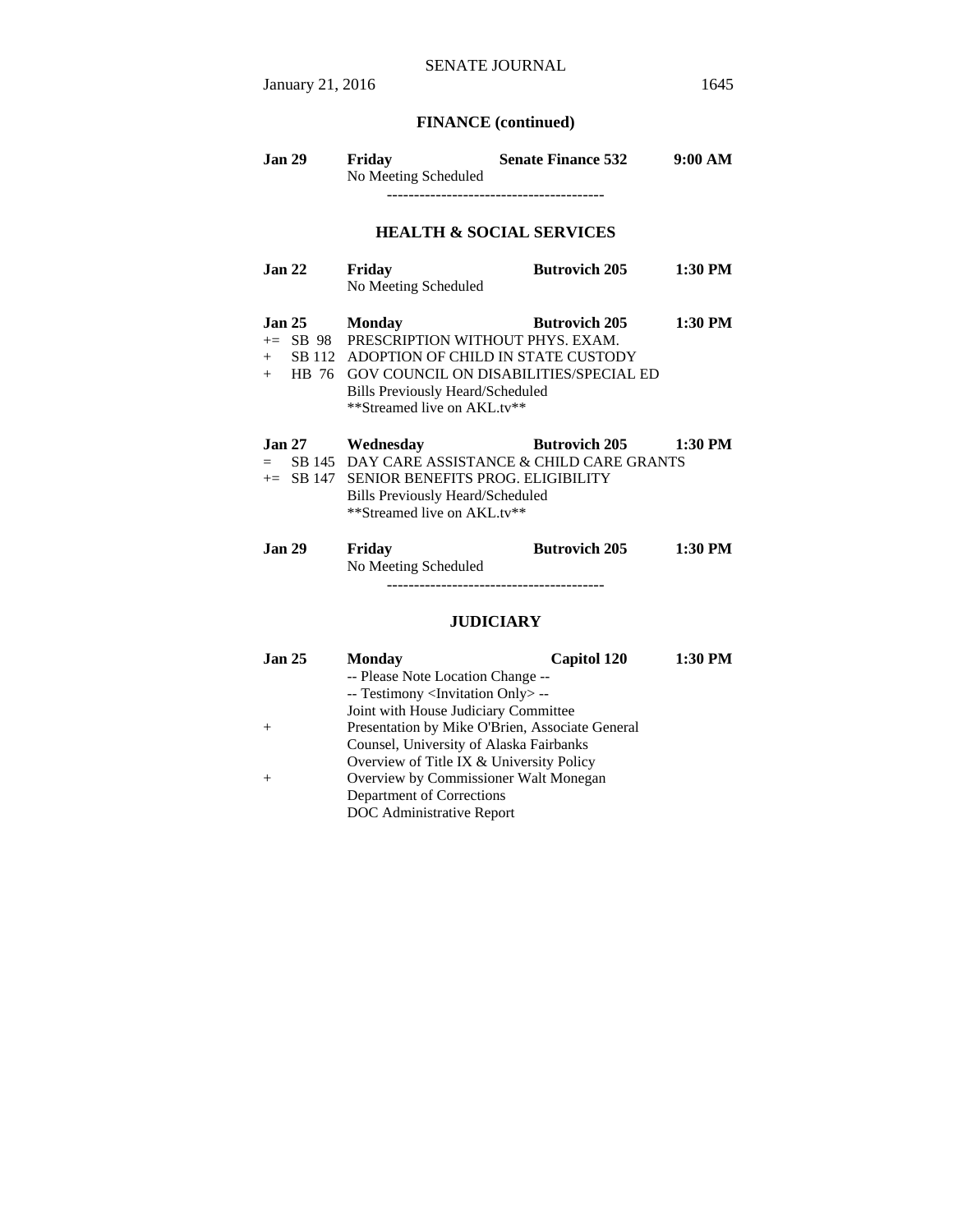# **JUDICIARY (continued)**

| Jan <sub>27</sub> | Wednesday                                         | <b>Capitol 120</b>                                                                                   | $1:30$ PM |  |
|-------------------|---------------------------------------------------|------------------------------------------------------------------------------------------------------|-----------|--|
|                   | -- Please Note Location Change --                 |                                                                                                      |           |  |
|                   | -- Testimony <invitation only=""> --</invitation> |                                                                                                      |           |  |
|                   | Joint with House Judiciary Committee              |                                                                                                      |           |  |
| $^{+}$            | Presentation by Jeff Jesse, Executive             |                                                                                                      |           |  |
|                   | Director, Alaska Health Trust Authority           |                                                                                                      |           |  |
|                   | Alaska Criminal Justice Commission                |                                                                                                      |           |  |
|                   | Reinvestment Report and Recommendations           |                                                                                                      |           |  |
| Jan <sub>29</sub> | Friday                                            | Beltz 105 (tsbldg)                                                                                   | 1:30 PM   |  |
|                   | No Meeting Scheduled                              |                                                                                                      |           |  |
|                   |                                                   | --------------------------                                                                           |           |  |
|                   |                                                   |                                                                                                      |           |  |
|                   | <b>LABOR &amp; COMMERCE</b>                       |                                                                                                      |           |  |
| <b>Jan 21</b>     | <b>Thursday</b>                                   | Beltz 105 (tsbldg)                                                                                   | $1:30$ PM |  |
| $^{+}$            | Presentation: Marijuana Control Board Update      |                                                                                                      |           |  |
|                   | Board and Commission Appointees:                  |                                                                                                      |           |  |
|                   | Marijuana Control Board                           |                                                                                                      |           |  |
| $^{+}$            | <b>Bills Previously Heard/Scheduled</b>           |                                                                                                      |           |  |
|                   | -- Public Testimony --                            |                                                                                                      |           |  |
| Jan <sub>26</sub> | <b>Tuesday</b>                                    | Beltz 105 (tsbldg)                                                                                   | 1:30 PM   |  |
| SB 121<br>$+$     |                                                   | SECURITY FREEZE ON MINOR'S CREDIT REPORT                                                             |           |  |
|                   | Department Hearings - Department of Labor &       |                                                                                                      |           |  |
|                   | <b>Workforce Development</b>                      |                                                                                                      |           |  |
| $^{+}$            | <b>Bills Previously Heard/Scheduled</b>           |                                                                                                      |           |  |
|                   | -- Public Testimony --                            |                                                                                                      |           |  |
|                   |                                                   |                                                                                                      |           |  |
| <b>Jan 28</b>     | <b>Thursday</b>                                   | Beltz 105 (tsbldg)                                                                                   | 1:30 PM   |  |
|                   |                                                   | + HB 155 FEES; WAIVERS; CREDITS; DEDUCTIONS; TAXES<br>+= HB 12 MORTGAGE LENDING AND LOAN ORIGINATORS |           |  |
| SB 111<br>$+$     |                                                   | LIMIT FLAME RETARDANT ITEMS/FURNITURE                                                                |           |  |
| $+$               | <b>Bills Previously Heard/Scheduled</b>           |                                                                                                      |           |  |
|                   | -- Public Testimony --                            |                                                                                                      |           |  |
|                   |                                                   |                                                                                                      |           |  |
|                   |                                                   |                                                                                                      |           |  |
|                   | <b>RESOURCES</b>                                  |                                                                                                      |           |  |

**Jan 22 Friday Butrovich 205 3:30 PM**  No Meeting Scheduled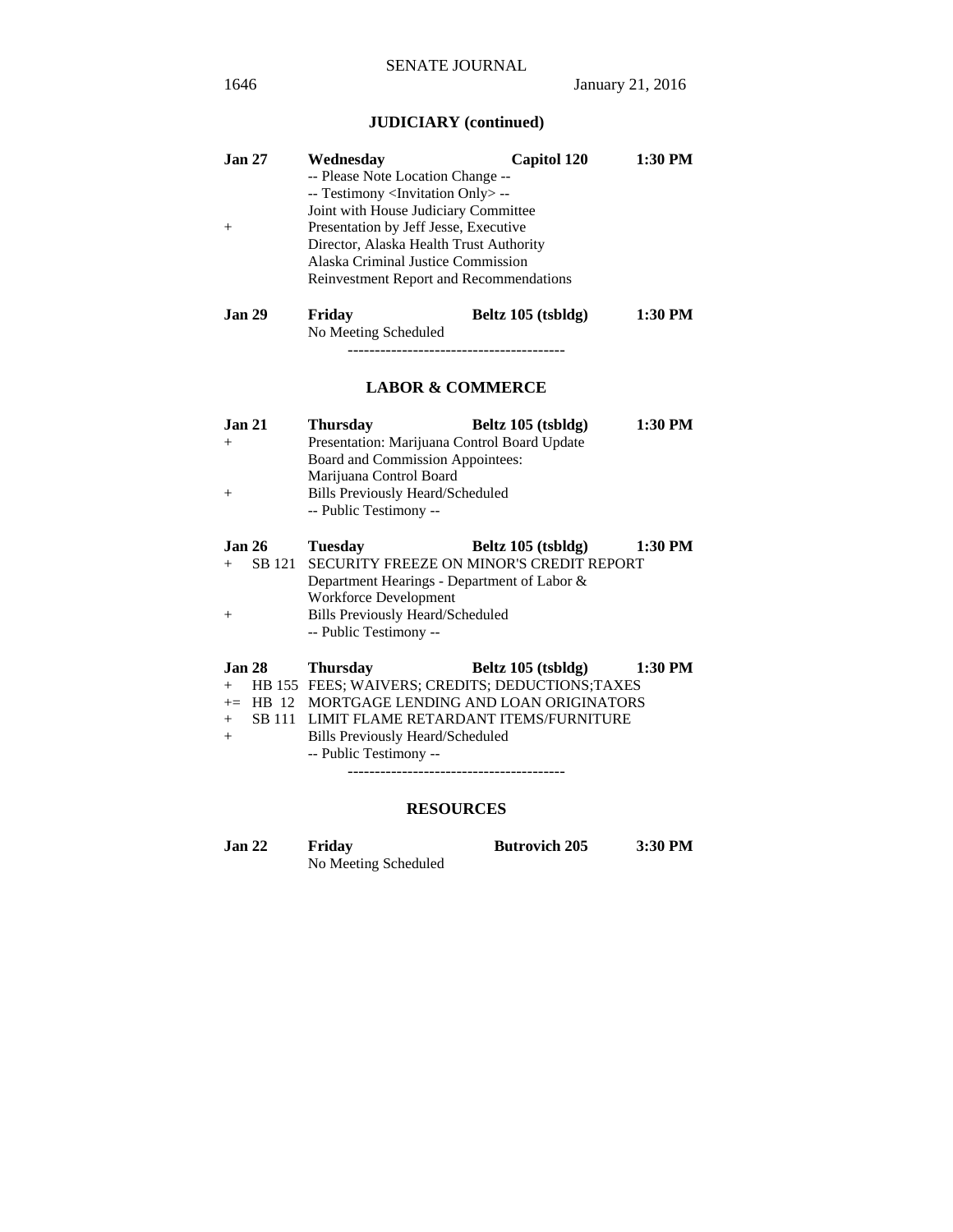# **RESOURCES (continued)**

| Jan <sub>25</sub>        | <b>Monday</b><br>-- Testimony <invitation only=""> --</invitation>             | <b>Butrovich 205</b> | 3:30 PM |
|--------------------------|--------------------------------------------------------------------------------|----------------------|---------|
| $+$                      | AK LNG Update:                                                                 |                      |         |
|                          | Project Update, AK LNG Project Manager Steve Butt                              |                      |         |
| <b>Jan 27</b>            | Wednesday<br>-- Testimony <invitation only=""> --</invitation>                 | <b>Butrovich 205</b> | 3:30 PM |
| $+$                      | AK LNG Update:                                                                 |                      |         |
|                          | Fiscal Team Update, AK LNG Fiscal Team                                         |                      |         |
| Jan <sub>29</sub><br>$+$ | Friday<br>-- Testimony <invitation only=""> --<br/>AK LNG Update:</invitation> | <b>Butrovich 205</b> | 3:30 PM |
|                          | State of Alaska Gas Team Update                                                |                      |         |

----------------------------------------

## **STATE AFFAIRS**

| Jan <sub>21</sub><br>$+$<br>$^{+}$ | <b>Butrovich 205</b><br><b>Thursday</b><br>SB 124 EXTEND SUNSET ON AK COMMISSION ON AGING<br><b>Bills Previously Heard/Scheduled</b>                                                                                                                                                                             | 9:00 AM |
|------------------------------------|------------------------------------------------------------------------------------------------------------------------------------------------------------------------------------------------------------------------------------------------------------------------------------------------------------------|---------|
| <b>Jan 26</b><br>$+$<br>$+$<br>$+$ | <b>Butrovich 205</b><br><b>Tuesday</b><br>SB 128 PERM. FUND:DEPOSITS:DIVIDEND:EARNINGS<br>Presentation by Governor's Administration<br>Making Appropriations from the Permanent<br>Fund/Permanent Fund Dividend<br>-- Testimony <invitation only=""> --<br/><b>Bills Previously Heard/Scheduled</b></invitation> | 9:00 AM |
| <b>Jan 28</b><br>$^{+}$            | <b>Butrovich 205</b><br><b>Thursday</b><br>+= SB 128 PERM. FUND:DEPOSITS:DIVIDEND:EARNINGS<br>-- Testimony <invitation only=""> --<br/><b>Bills Previously Heard/Scheduled</b></invitation>                                                                                                                      | 9:00 AM |

----------------------------------------

## **TRANSPORTATION**

| Jan 21 | <b>Thursday</b>      | <b>Butrovich 205</b> | 1:00 PM |
|--------|----------------------|----------------------|---------|
|        | No Meeting Scheduled |                      |         |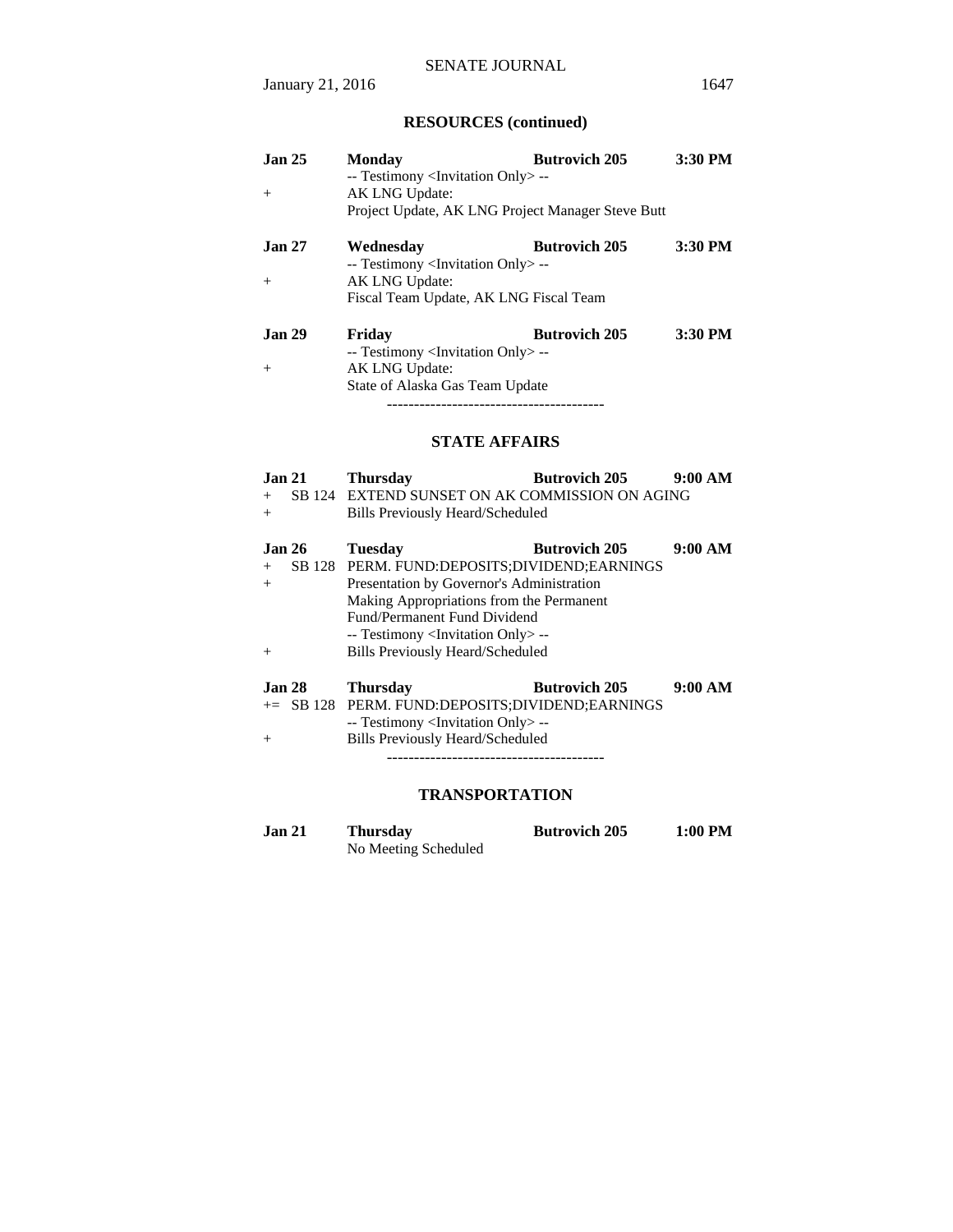## **TRANSPORTATION (continued)**

| <b>Jan 26</b> | Tuesday                                        | <b>Butrovich 205</b> | 1:00 PM   |
|---------------|------------------------------------------------|----------------------|-----------|
|               | SB 132 ELECTRONIC TAX RETURNS & MOTOR FUEL TAX |                      |           |
|               | -- Public Testimony --                         |                      |           |
|               |                                                |                      |           |
| <b>Jan 28</b> | <b>Thursday</b>                                | <b>Butrovich 205</b> | $1:00$ PM |
|               | Bills Previously Heard/Scheduled               |                      |           |

----------------------------------------

## **FINANCE SUBCOMMITTEES**

## **ADMINISTRATION**

| <b>Jan 21</b> | <b>Thursday</b>                          | <b>Butrovich 205</b> | 4:30 PM |
|---------------|------------------------------------------|----------------------|---------|
|               | -- Time Change --                        |                      |         |
| $+$           | Status of the FY16 Operating Budget      |                      |         |
|               | Overview of the Governor's Proposed FY17 |                      |         |
|               | <b>Operating Budget</b>                  |                      |         |
|               | Sheldon Fisher, Commissioner             |                      |         |
|               | Jon Boucher, Deputy Commissioner         |                      |         |
|               | Cheri Lowenstein, Director               |                      |         |
|               | Division of Administrative Services      |                      |         |
|               |                                          |                      |         |

## **EDUCATION & EARLY DEVELOPMENT**

| <b>Jan 26</b> | <b>Tuesday</b>                           | <b>Butrovich 205</b> | 3:30 PM |
|---------------|------------------------------------------|----------------------|---------|
|               | Status of the FY16 Operating Budget      |                      |         |
|               | Overview of the Governor's Proposed FY17 |                      |         |
|               | <b>Operating Budget</b>                  |                      |         |
|               | Mike Hanley, Commissioner                |                      |         |
|               | Heidi Teshner, Director                  |                      |         |
|               | Division of Administrative Services      |                      |         |
|               |                                          |                      |         |

## **ENVIRONMENTAL CONSERVATION**

| <b>Jan 22</b> | Friday               | <b>Senate Finance 532</b> | $1:00$ PM |  |
|---------------|----------------------|---------------------------|-----------|--|
|               | FY17 Budget Overview |                           |           |  |
|               |                      |                           |           |  |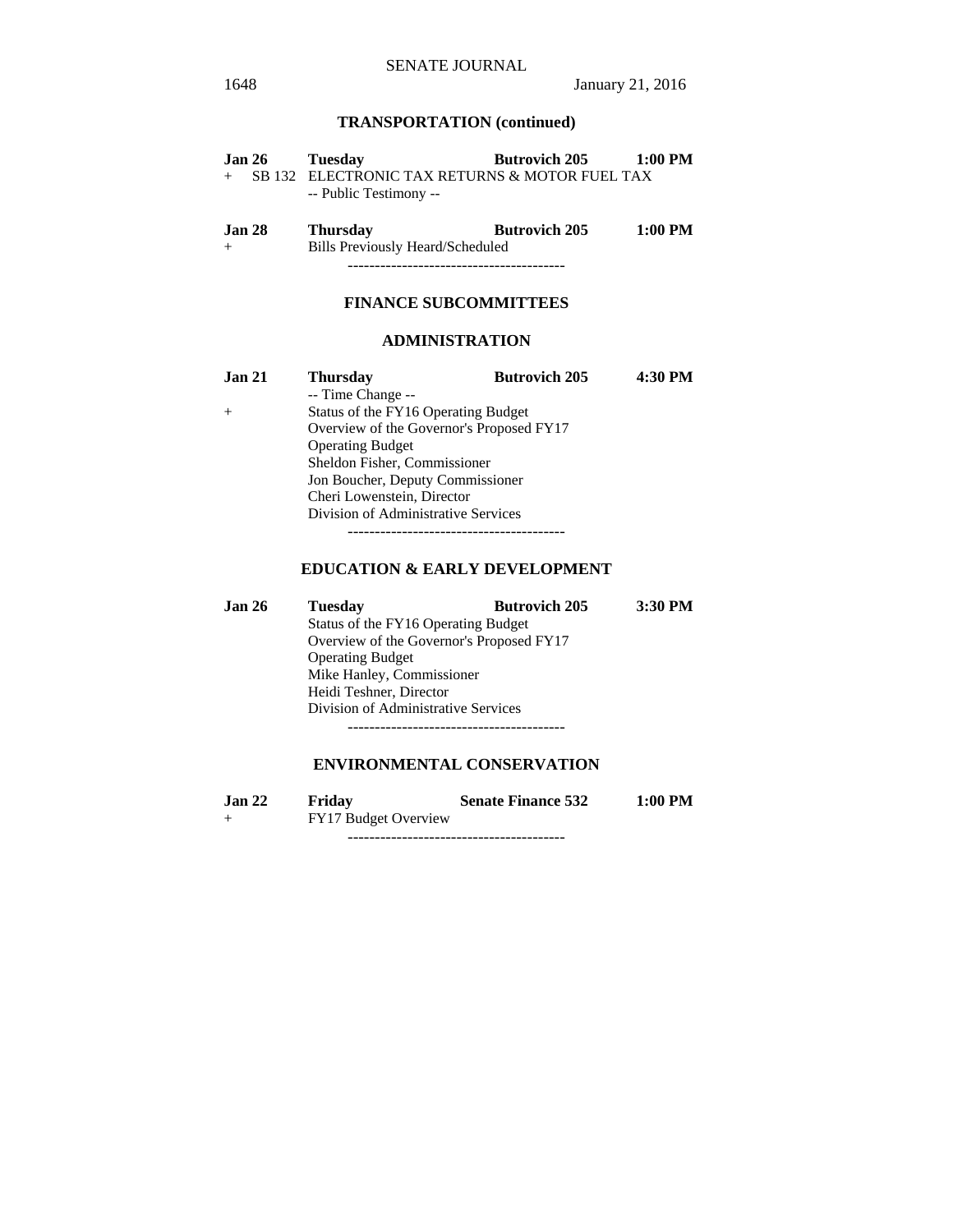## **FINANCE SUBCOMMITTEES (continued)**

## **FISH & GAME**

| Jan <sub>22</sub> | Friday                                   | <b>Butrovich 205</b> | 1:30 PM |
|-------------------|------------------------------------------|----------------------|---------|
|                   | $-$ Date & Time Change $-$               |                      |         |
|                   | Status of the FY16 Operating Budget      |                      |         |
|                   | Overview of the Governor's Proposed FY17 |                      |         |
|                   | <b>Operating Budget</b>                  |                      |         |
|                   | Sam Cotten, Commissioner                 |                      |         |
|                   | Kevin Brooks, Deputy Commissioner        |                      |         |
|                   | Carol Petraborg, Director, Division of   |                      |         |
|                   | <b>Administrative Services</b>           |                      |         |
|                   |                                          |                      |         |

**HEALTH & SOCIAL SERVICES**

| <b>Jan 27</b> | Wednesday                              | <b>Butrovich 205</b> | 5:00 PM |
|---------------|----------------------------------------|----------------------|---------|
|               | Department of Health & Social Services |                      |         |
|               |                                        |                      |         |

## **JUDICIARY SUBCOMMITTEE**

| Jan 22 | Friday | <b>Senate Finance 532</b>            | $2:00$ PM |
|--------|--------|--------------------------------------|-----------|
|        |        | <b>FY17 Budget Proposal Overview</b> |           |
|        |        |                                      |           |

## **LAW**

| Jan 21 | Thursday             | <b>Senate Finance 532</b> | $2:00$ PM |
|--------|----------------------|---------------------------|-----------|
| $^{+}$ | FY17 Budget Overview |                           |           |

----------------------------------------

## **REVENUE**

| <b>Jan 25</b> | Monday               | <b>Senate Finance 532</b> | $2:00$ PM |
|---------------|----------------------|---------------------------|-----------|
| $^{+}$        | FY17 Budget Overview |                           |           |

----------------------------------------

## **TRANSPORTATION & PUBLIC FACILITIES**

**Jan 21 Thursday Butrovich 205 3:00 PM**  Department of Transportation & Public Facilities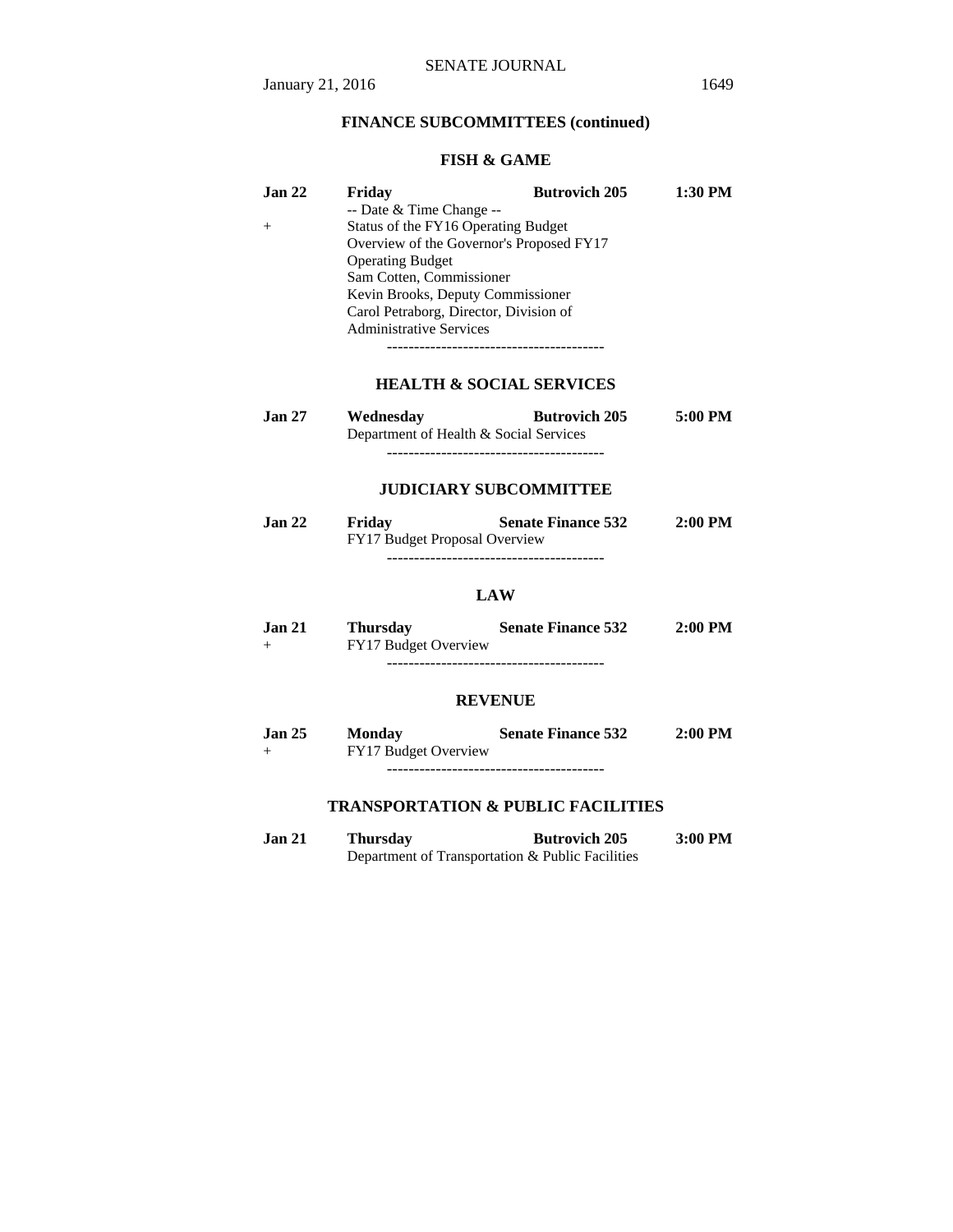# **JOINT COMMITTEES**

## **ADMINISTRATIVE REGULATION REVIEW**

| <b>Jan 28</b> | <b>Thursday</b>                                 | Beltz 105 (tsbldg)                       | 9:00 AM |  |
|---------------|-------------------------------------------------|------------------------------------------|---------|--|
|               | -- Public Testimony --                          |                                          |         |  |
|               |                                                 | Department of Environmental Conservation |         |  |
|               | Proposed Cleanup Level Amendments for 18 AAC 75 |                                          |         |  |
|               | Kristin Ryan, Director of Spill                 |                                          |         |  |
|               | Prevention and Response                         |                                          |         |  |
|               |                                                 |                                          |         |  |

## **ARMED SERVICES COMMITTEE**

| Feb 09         | <b>Tuesday</b>                                    | <b>Senate Finance 532</b> | $1:00$ PM |  |
|----------------|---------------------------------------------------|---------------------------|-----------|--|
|                | -- Testimony <invitation only=""> --</invitation> |                           |           |  |
| $\overline{+}$ | AGENDA:                                           |                           |           |  |
|                | Lieutenant General Russel J. Handy, U.S.          |                           |           |  |
|                | Air Force: Commander, Alaska Command              |                           |           |  |
|                | U.S. Northern Command                             |                           |           |  |
|                | Major General Bryan Owens, U.S. Army              |                           |           |  |
|                | Commanding General, U.S. Army Alaska              |                           |           |  |
|                | Commissioner Laurie Hummel, Col. (R) U.S. Army    |                           |           |  |
|                | Adjutant General, Alaska National Guard           |                           |           |  |
|                | and Commissioner of the Alaska Department of      |                           |           |  |
|                | Military & Veterans Affairs                       |                           |           |  |
|                | Rear Admiral Daniel B. Abel, U.S. Coast Guard     |                           |           |  |
|                | Commander, Seventeenth Coast Guard District       |                           |           |  |
|                |                                                   |                           |           |  |

## **LEGISLATIVE BUDGET & AUDIT**

| Jan 29 | Friday                                            | <b>House Finance 519</b> | 7:30 AM |  |
|--------|---------------------------------------------------|--------------------------|---------|--|
|        | -- Testimony <invitation only=""> --</invitation> |                          |         |  |
|        | enalytica Contract Renewal                        |                          |         |  |
|        | <b>Other Committee Business</b>                   |                          |         |  |
|        |                                                   |                          |         |  |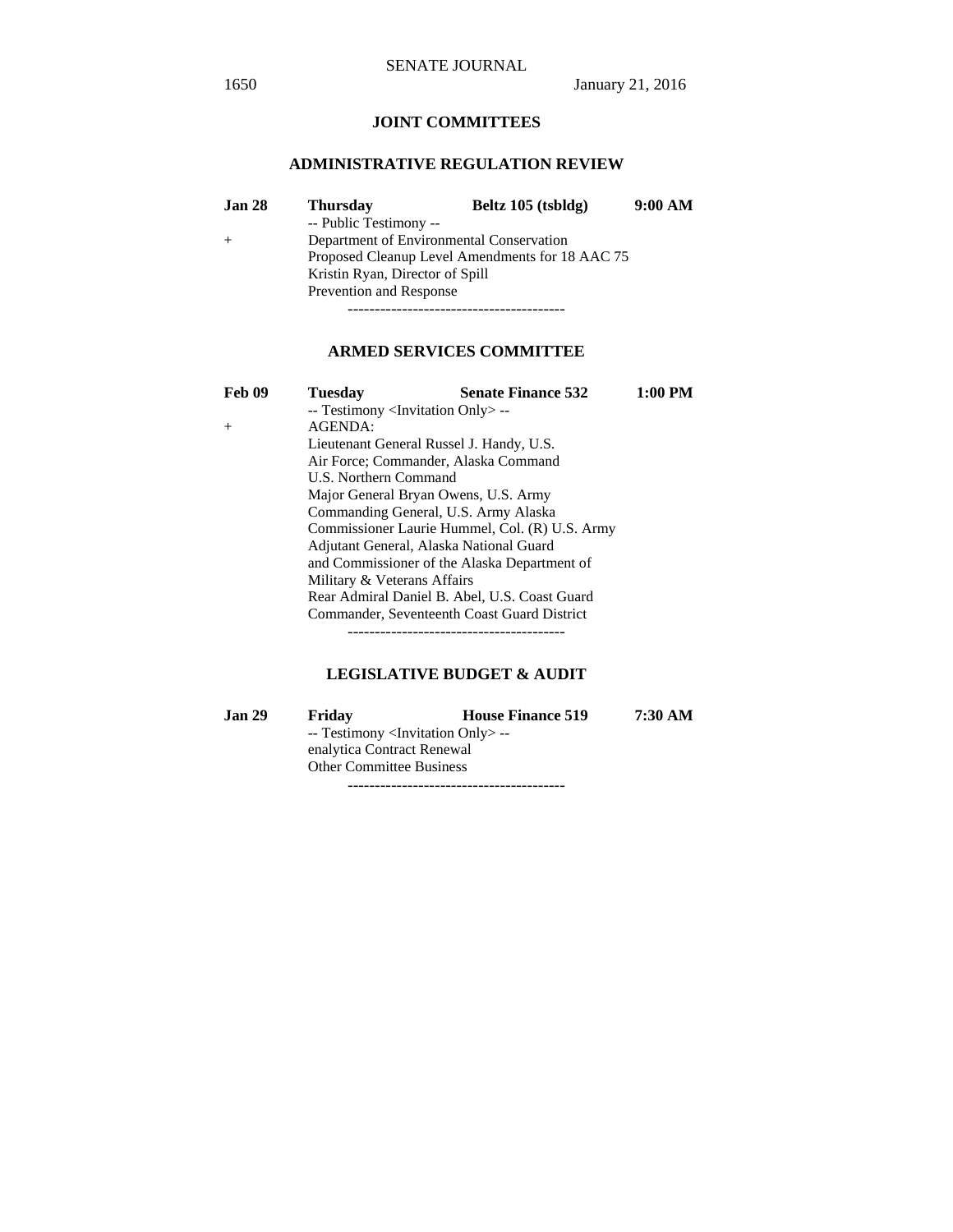#### **JOINT COMMITTEES (continued)**

#### **SELECT COMMITTEE ON LEGISLATIVE ETHICS**

**Jan 25 Monday Capitol 106 8:30 AM**  FULL COMMITTEE: Open Session PUBLIC COMMENT ELECTIONS OF NEW 2016 COMMITTEE CHAIRS CHAIR/STAFF REPORT a. Informal Advice Staff Report b. Update: Public Member Committee Appointments c. 2016 Ethics Training - AS 24.60.150(a)(3)& (4) Update 2016 Training d. Ethics Disclosures Entering of Handwritten Disclosures ii. Updating the Disclosures Database e. COGEL Conference Report f. Update: Payment for Fines g. Statutory Publications i. No Advisory Opinions Published in 2015 ii. Standards of Conduct Handbook for 2016 Will Remain the Same as the 2015 Version h. Campaign Year Oversight Activities ANNUAL BENEFIT AND LOAN REVIEW AND DISCUSSION a. No Additions or Deletions to List Other Than Those Under Consideration from January 2015 b. Report by Rep. Vasquez and Administrator AS 24.60.050(b) BUDGET a. FY16 Budget Update b. FY17 Submitted Budget Update 2015/2016 LEGISLATION UPDATE a. Senator Gardner APOC Report Notification Under AS. 24.60.220 ADVISORY OPINION 15-02 - Lunch and Learn Sessions RULES OF PROCEDURE PROPOSED CHANGES Motion for EXECUTIVE SESSION EXECUTIVE SESSION PUBLIC SESSION OTHER BUSINESS

----------------------------------------